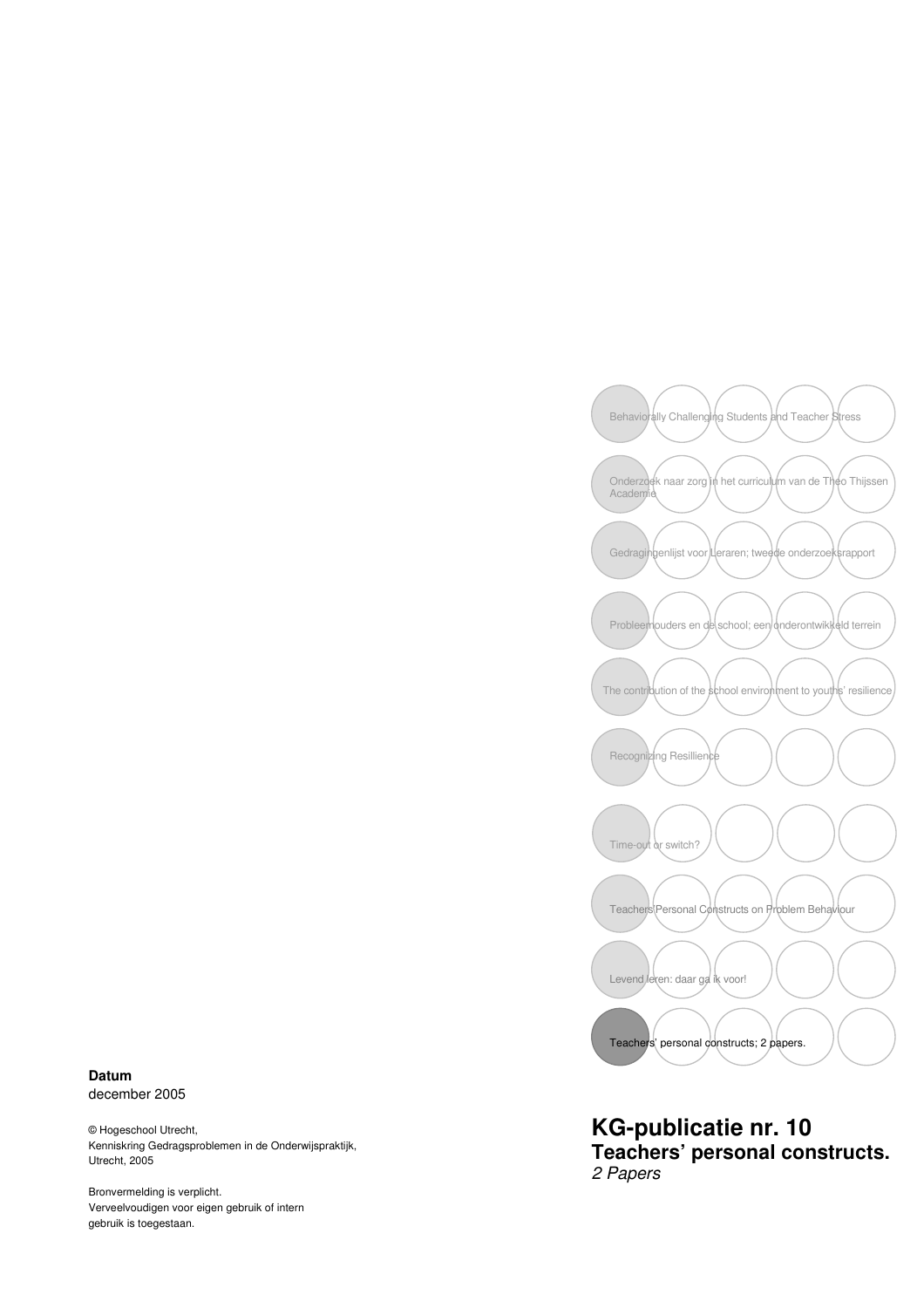**Teachers' Personal Constructs on Problem Behaviour: towards Professional Development** J.T.E. van Beukering J.M.F. Touw

H. Everaert

&

**Personal constructs on (problem) pupils: a teacher's view**  Kos, P.

Paper presented at the International Practitioner Research Conference & Collaborative Action Research Network Conference (PRAR 2005), Utrecht, The Netherlands, November 4-6, 2005

Correspondentie over deze KG-publicatie sturen naar: E-mail: tanja.vanbeukering@hu.nl / hanne.touw@hu.nl -------------------------------------------------------------------------------------------------------------------------------- KG-publicaties bevatten interne notities, verslagen en prepublicaties bestemd voor spreiding in kleine kring.

De verantwoordelijkheid voor de inhoud van een KG-publicatie berust bij de auteur(s).Uit KG-publicaties mag alleen geciteerd worden met toestemming van de auteurs.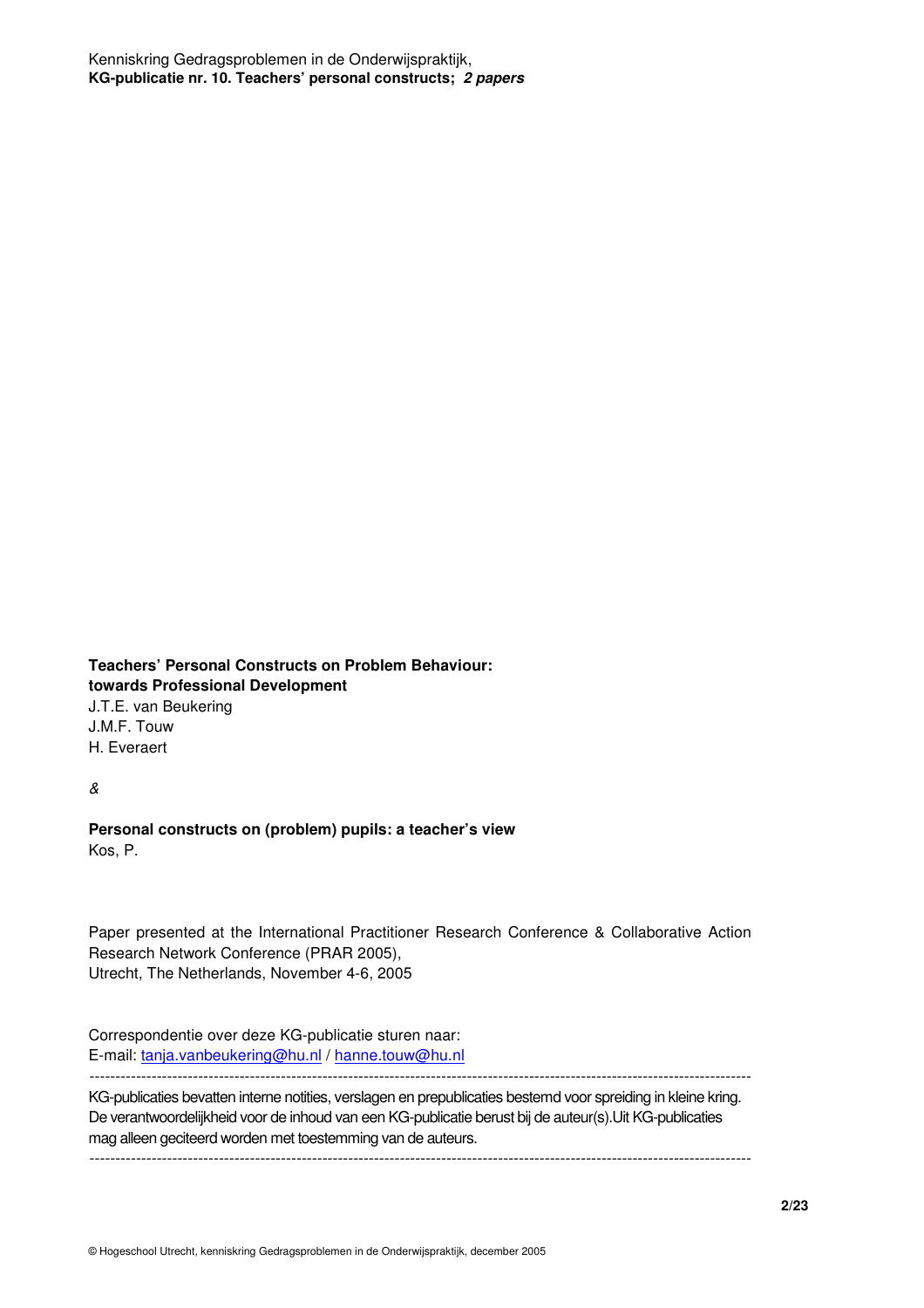## **Voorwoord**

De Kenniskring Gedragsproblemen in de Onderwijspraktijk aan de Hogeschool van Utrecht bestaat uit ongeveer tien personen met als lector J.C. van der Wolf.

Het lectoraat is opgericht in 2003 en heeft als taken het verrichten van vooral toegepast onderzoek en het helpen bij de ontwikkeling van curricula voor de onder de Faculteit Educatieve Opleidingen vallende afdelingen.

Door de 'leden van het lectoraat' worden allerlei stukken, artikelen, plannen, nota's etc. geproduceerd die dan in verschillende kringen worden verspreid zodat niet altijd een goed beeld ontstaat van de activiteiten van de Kenniskring. Via deze KG-publicatiereeks wil de kenniskring een vaste groep geïnteresseerden in staat stellen om op de hoogte te blijven van de activiteiten. Verwacht mag worden dat de KG-publicatiereeks uit zeer verschillende, uiteenlopende stukken zal gaan bestaan.

Voor U ligt KG-publicatie nr.10

#### U wordt van harte uitgenodigd om commentaar te leveren.

| nr.1    | Everaert, H.A. en J.C. van der Wolf (2005).<br>Behaviorally Challenging Students and Teacher Stress.                                                                                                                 |
|---------|----------------------------------------------------------------------------------------------------------------------------------------------------------------------------------------------------------------------|
| nr. $2$ | Wolf, J.C. van der & J.M.F. Touw (2005).<br>Onderzoek naar zorg in het curriculum van de Theo Thijssen Academie.                                                                                                     |
| nr.3    | Doorn, E.C. van (2005).<br>De Gedragingenlijst voor Leraren (Tweede onderzoeksrapport).                                                                                                                              |
| nr. $4$ | Wolf, J.C. van der (2005).<br>Probleemouders en de school: een onderontwikkeld terrein                                                                                                                               |
| nr. $5$ | Enthoven, M. (2005).<br>The contribution of the school environment to youths' resilience: A Dutch middle-adolescent<br>perspective. (in voorbereiding)                                                               |
| nr.6    | Enthoven, M.; A.C. Bouwer; J.C. Van der Wolf & A. van Peet (2005).<br>Recognizing Resilience: Development and Validation of an Instrument to Recognize<br>Resilience in Dutch Middle-Adolescents. (in voorbereiding) |
| nr. $7$ | Velderman, H & H.A. Everaert (2005).<br>Time-out or switch? (Paper presented at the ECER conference On 9 September 2005,<br>University College Dublin) (in voorbereiding)                                            |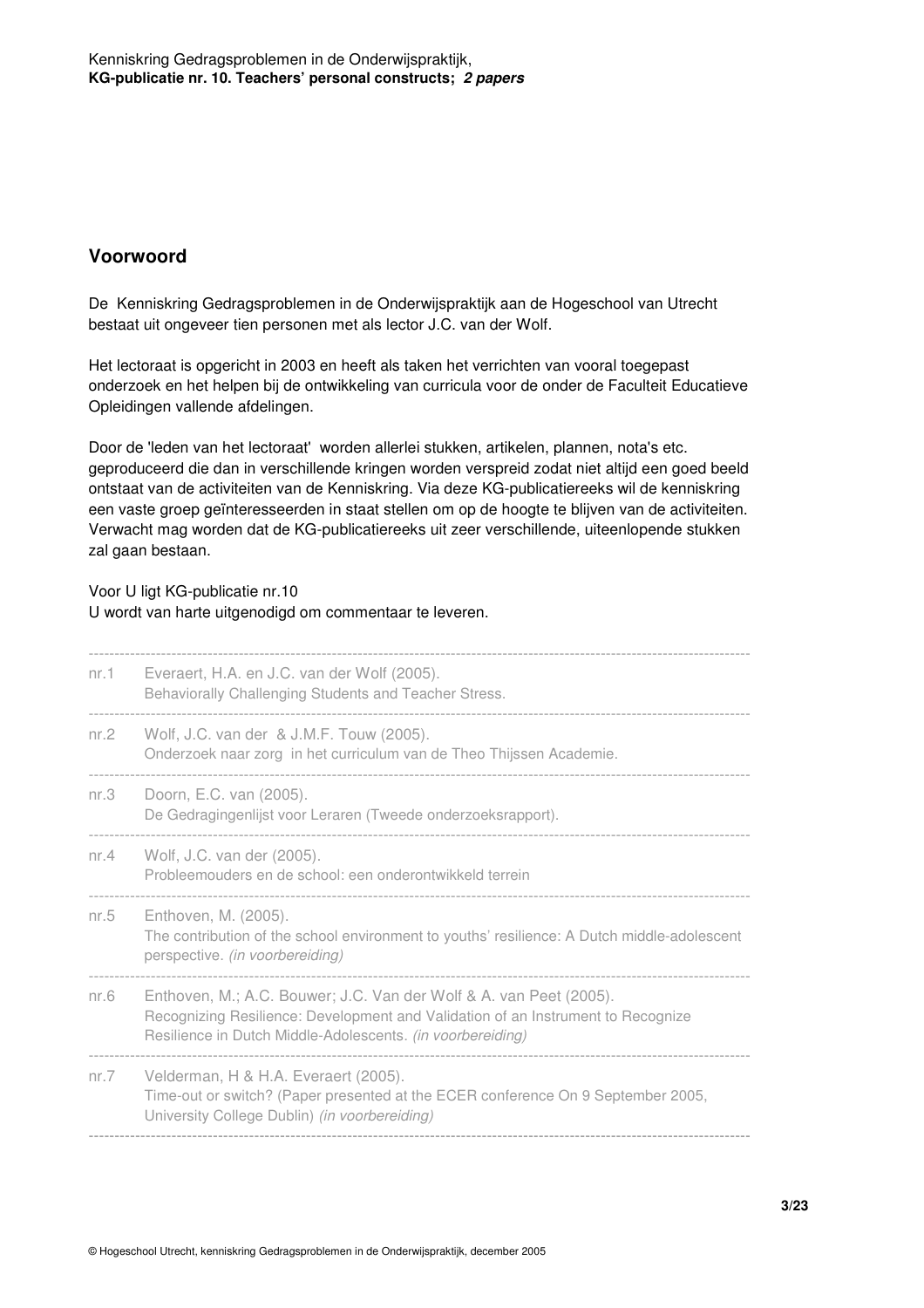| nr.8       | Touw, J.M.F., J.T.E. van Beukering & H.A. Everaert (2005).<br>Teachers' Personal Constructs on Problem Behaviour (Paper presented at the annual<br>meeting of the European Educational Research Association (EERA), Dublin, Ireland,<br>September 7-10, 2005) (in voorbereiding)                                                                                                                                             |
|------------|------------------------------------------------------------------------------------------------------------------------------------------------------------------------------------------------------------------------------------------------------------------------------------------------------------------------------------------------------------------------------------------------------------------------------|
| nr.9       | Doorn, E.C. van (2005).<br>Levend leren: daar ga ik voor!                                                                                                                                                                                                                                                                                                                                                                    |
| nr.10<br>& | J.T.E. van Beukering, J.M.F. Touw & H. Everaert (2005).<br>Teachers' personal constructs on problem behaviour: towards professional development<br>Kos, P. (2005). Personal constructs on (problem) pupils: a teacher's view.<br>2 Papers presented at the International Practitioner Research Conference &<br>Collaborative Action Research Network Conference (PRAR 2005), Utrecht, The<br>Netherlands, November 4-6, 2005 |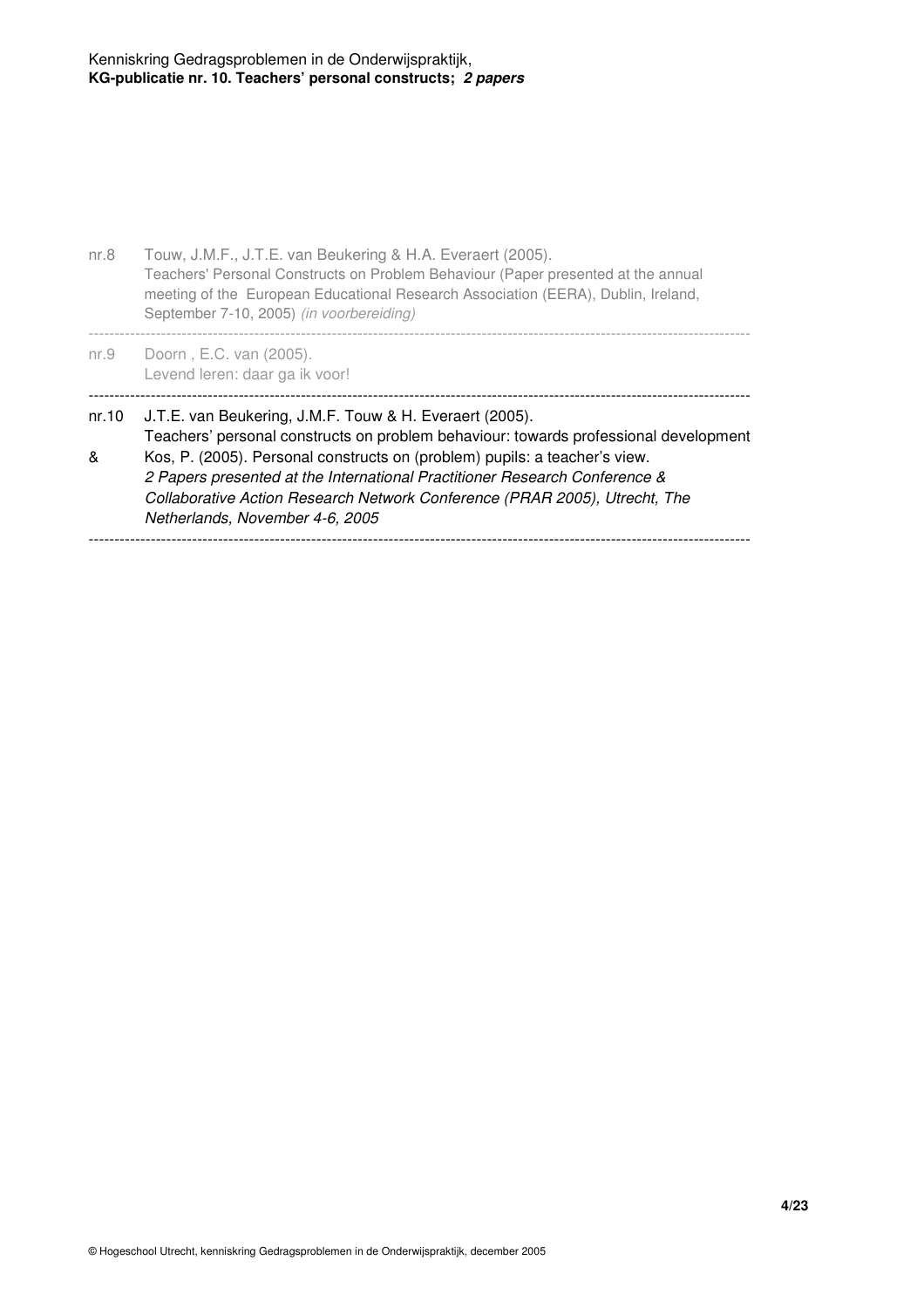# **Teachers' personal constructs on problem behaviour:** towards professional development

This study focuses on revealing and developing personal constructs regarding problem behaviour in classrooms. Twenty-nine teachers (initial and in-service students) took part in the project. The main idea is that teachers' opinions about their pupils and themselves influence the way they act in their classrooms. Their thoughts and ideas about students - their personal constructs - are generally unconscious. To clarify and to develop teachers' constructs, we used Kelly's repertory grid technique and Garman's reflective approach. Both methods give a powerful impulse to the development of thinking and acting of teachers. They can use the experiences as an integral part of their own action research.

### **Background**

The way teachers think about their pupils influence the way they interact with them. Thinking about pupils is connected with the way teachers think about themselves, their own competencies and vulnerabilities. Prior research revealed vulnerability as one of the major causes of educators' over-reaction to student behaviour and attitudes (Jordan & Rios, 2004; Pines, 2002). Teachers take their history, their entire selves, with them into the classroom, including the assumptions held by family and community. Own experiences and beliefs can play an important role in the pedagogical relation between teacher and pupil, especially with regard to pupils with special needs (emotional or behaviour problems).

Managing disruptive pupils, student violence and apathy, and a poor relationship between teacher and pupils were identified as very important predictors of teacher stress and burnout. The problem of pupil discipline ranks at or near the top of almost all teacher stress surveys. 'Nothing gets teachers so worked up and so ready to leave the profession as this issue' (Faber, 1991 in Pines, 2002). The reason seems clear, disruptive pupils make it impossible for teachers to teach the rest of the class. Lack of interest in learning displayed by pupils, talking, shouting and lack of attention in class cause stress and burnout because they make teachers realise that they have failed as educators.

All teachers want to work on positive relations with pupils. Like pupils, they also want to feel competent and autonomous (Greene, Abidin & Kmetz, 1997). Teachers have their own vulnerabilities and 'special needs'. The degree to which a teacher has acknowledged her or his vulnerabilities will have an impact on not only performance but also survival in schools, for both teacher and pupils. We could eliminate the large number of teachers leaving the profession and save many pupils from being mislabelled and sent to special education.

In this research project we focus on the critical role of dialogue and teacher self-evaluation as a personal introspective form of critical reflection. Our purpose is to help teachers to elicit their personal constructs towards problem children and to stimulate them to inquire their constructs. The main goal is to extend, deepen and differentiate between these constructs. The question is whether this reflection oriented method can contribute to 'well balanced' teachers. In our project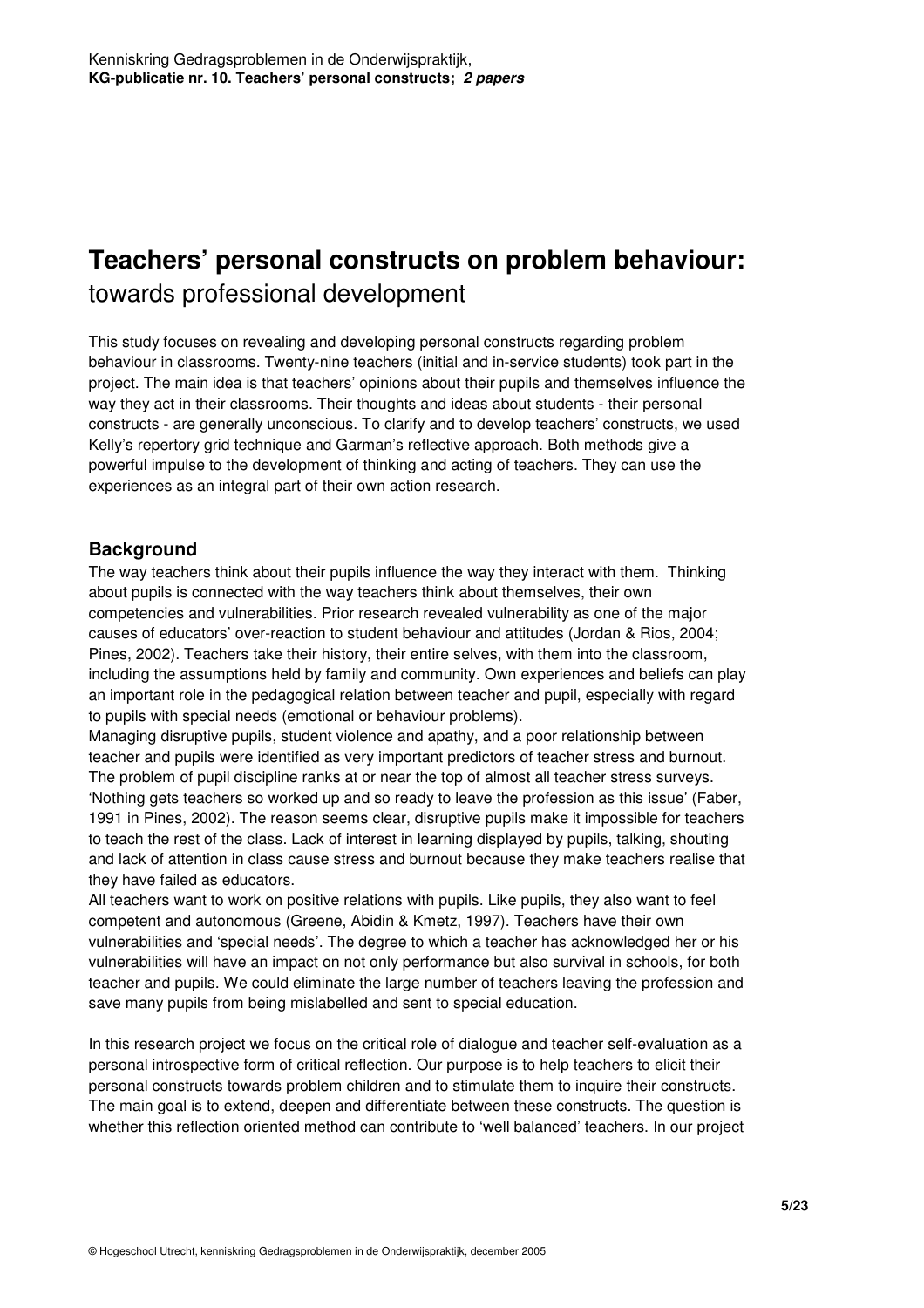we try to integrate Kelly's construct psychology (1955), Atkinson's and Claxton's theories about thought processes in teaching (2000) and Garman's reflective coaching model (Garman, 1986, Pajak, 2000). In the following paragraph we will discuss these orientations.

#### Kelly's Personal Construct Theory

Kelly's personal construct theory forms an important source of inspiration for our project. He believed that individuals should be viewed as intuitive scientists. Like formal scientists, they observe the world, formulate and test hypotheses, and make theories about it. They also categorize, interpret, label, and judge themselves and their world. Like scientists trying to make predictions about events, people want to understand the world so that they can predict what will happen to them. Kelly argued that each individual uses a unique set of personal constructs in interpreting and predicting events. Those constructs tend to take an either-or form (i.e. independent – helpless), they have a double identity (Van Beukering & Touw, 2005, Touw, Van Beukering & Everaert, 2005). A construct-contrast pair does not necessarily have logical opposites. They are individual constructs. Two individuals may use different constructs in evaluating the same person. These differences can lead to differences in behaviour – one person will respond positively to a problem pupil for instance, while another may respond in an irritated way. Because typical personality tests measuring traits of character do not meet Kelly's basic criterion that individuals must be assessed in terms of their own personal constructs, he devised his own test for eliciting a person's personal constructs, the Role Construct Repertory Grid Test (Rep Test or Kelly's Grid). In our project we use a variation of his repertory grid technique (Van Beukering & Touw, 2005) to help teachers to elicit and clarify their constructs on problem children. The results of the self-evaluation are the building stones for the coaching sessions.

### Content framework for professional development

To change teachers' thinking and acting we pay attention to three thought processes in teaching: intuitive thinking, rational thinking and reflective thinking (Atkinson & Claxton, 2000, Kansanen e.a., 2000). Teaching is based on these three main processes:

- 1. The intuitive thinking that underlies action and rapid decision making.
- 2. The rational thinking that allows teachers to plan for learning.
- 3. The reflective thinking that allows teachers to receive feedback, to learn from experiences and to develop themselves conceptually.

These thinking processes are highly interconnected. Intuitive thinking is characteristic of a person's own experiences. Its product is tacit knowledge in action which is evident and supportive of practice. However, tacit knowledge in action is not sufficient to function like an expert teacher.

At the preparation stage we need rational thinking (analytical and objective thinking) in order to draw up a plan of what is to be done. Rational thinking makes use of theoretical knowledge for instance research findings, scholarly contributions, examined practice and contributions of (networks of) colleagues in the same educational field.

Reflective thinking allows lessons to be learned from a person's own practical experiences and theoretical knowledge that merge into situational, contextual craft-knowledge.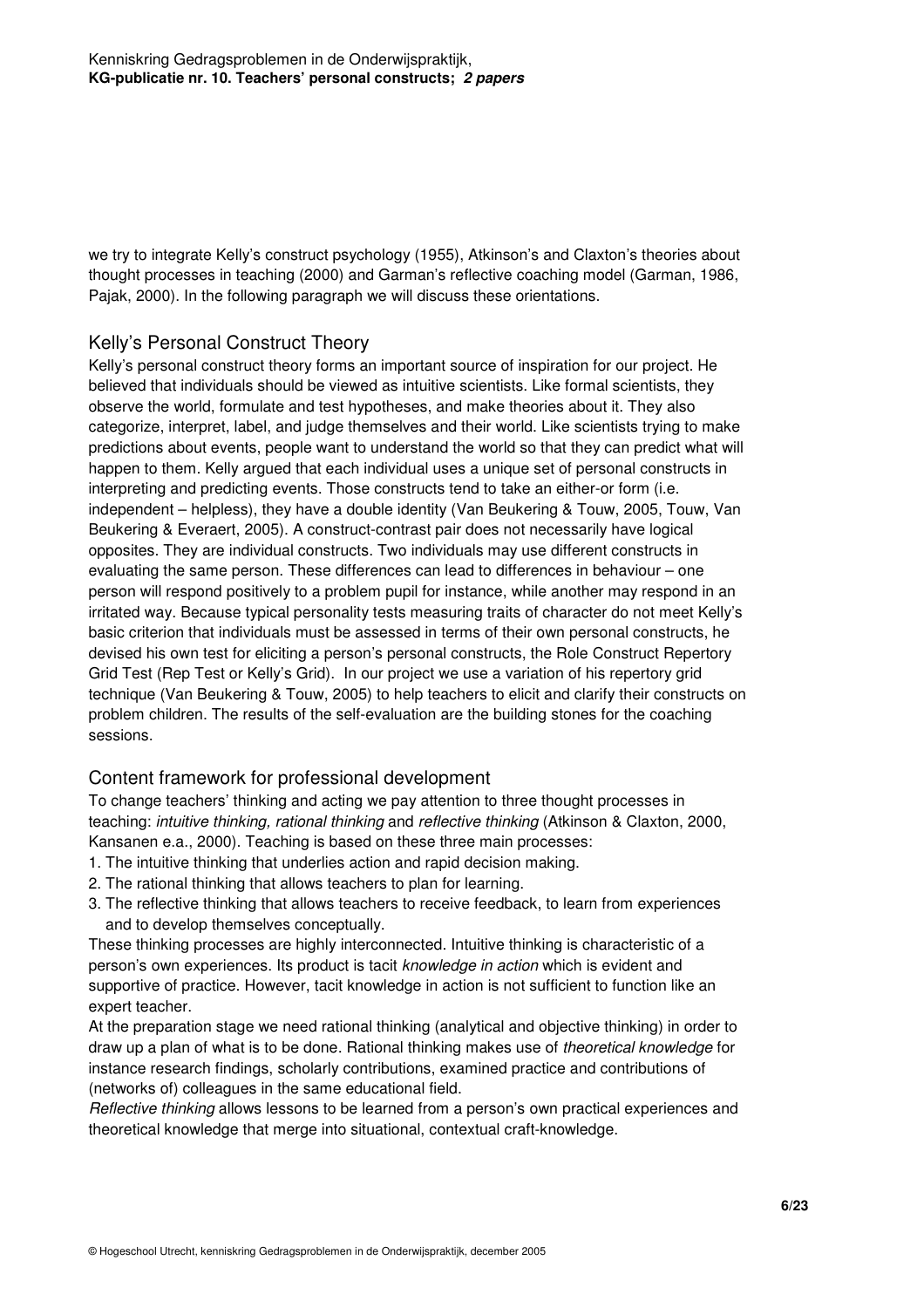#### Garman's reflective coaching model

To develop personal constructs on problem behaviour, we based our approach on Garman's developmental reflective coaching model (Garman, 1986, Pajak, 2000, p. 262-264). Her approach brings together the ideas about changing teacher's thinking and acting which we have just described. Proponents of developmental reflective models (like Schon, Zeichner, Liston, Garman) appeal to the coach to encourage teacher introspection in order to discover contextspecific principles of the practice. They want to help teachers to understand their own practice and motivations within the contexts of their own classrooms.

Garman favours colleague consultation as the preferred means of contending with the uncertainty of the educational practice. The process of reflection can serve as a way to generate knowledge, as a means of attaining personal empowerment, and as a path to develop a mature professional identity. Garman considers every professional as having the responsibility to forge a personal rationale of teaching through inquiry and self-understanding. This rationale should make sense in terms of everyday events and also contribute to the teacher's professional community.

Garman elaborates on two aspects of reflective practice. First, she expresses greater willingness than many other proponents of reflective models to admit research and theory into the dialogue between supervisors and teachers as they reflect on data derived from observations of teaching.

Secondly she describes a procedure for reflecting on significant events that are remote in time and emotionally meaningful as an additional source of data for informing practice.

Garman describes two types of reflective inquiry: reflection on action and reflection on recollection. Reflection on action is appropriate for studying immediate events in the present. It involves a series of steps: involvement; observation; analysis or interpretation; construal and confirmation.

Reflection on recollection focuses on the past to help inform the present. Memories of incidents from the past are used as data. It involves the following:

1. Recall. The teacher begins by rummaging around in his or her memory for pictures or images of past events. Accuracy is less important as long as significant events and their emotional attachments are recalled.

2. Representation. The image of the event is captured, usually through journal writing. Representation through painting or music is another possibility.

3. Interpretation. The representation is interpreted in terms of issues such as the meaning of the past event on the present, new insights into the event, hidden meanings, revealing words or phrases in the representation, emotional tone, and subliminal motives.

4. Confirmation. Writings in the field of education are used in an attempt to determine if one's interpretation makes sense to others and how it may be useful. Literature can provide both insight and appropriate language for understanding.

In our research project we mainly use the reflective inquiry approach 'reflection on recollection'.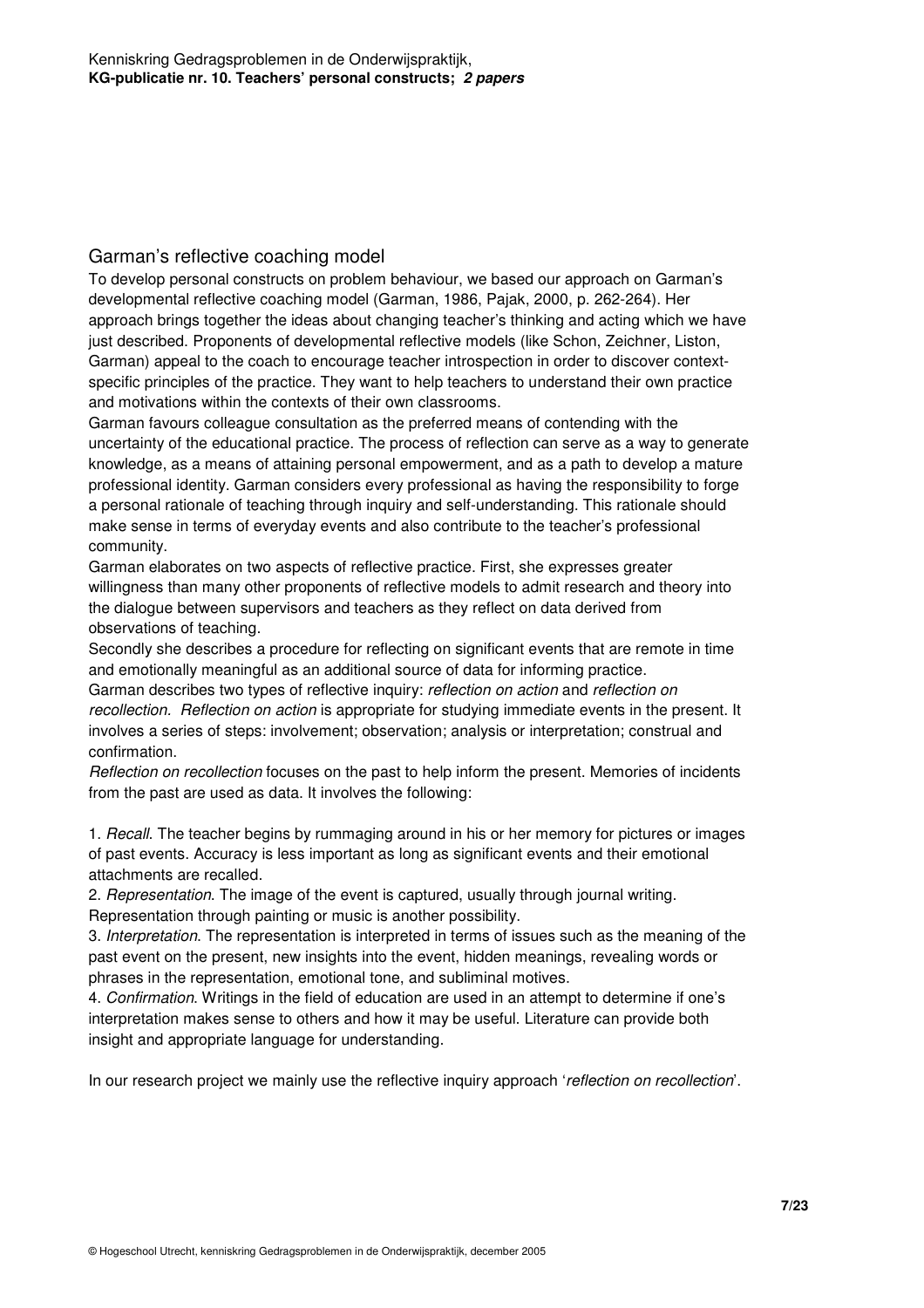# **Methodology**

Our research project has a quantitative and qualitative orientation. In this paper we focus on the qualitative part of our project: the process of revealing and developing constructs towards problem children and the conditions to stimulate these process. We present the preliminary results. For the quantitative part of our project, we refer to Touw e.a. (2005).

#### Sample

Our database consists of the four series of data from 29 teachers (notably initial and in-service students). Together they scored 377 pupils. Some pupils were scored several times. The total number of scores in the database reached 597. The gender division is presented in table 1.

| l Teachers                                                               | 9 | 19 |  |  |  |  |
|--------------------------------------------------------------------------|---|----|--|--|--|--|
| Pupils<br>204<br>170<br>З<br>Table 1 Graphical description of the sample |   |    |  |  |  |  |

Generally the same teacher scored the same class twice (two series), in some cases the same class was scored three times (three series), twice by the teacher and once by a colleague. Totally, 125 pupils (one series), 191 pupils (two series) and 61 pupils (three series) were involved.

#### Measures

Each participant had to collect his or her own constructs on his pupils using Kelly's 'Repertory-Grid' (Scheer & Catina, 1993). Besides, each participant had to collect a colleague's constructs on the same pupils. We applied a step by step procedure. We describe the different steps separately. For concrete illustrations of this procedure we refer to Kos' contribution in this CD-ROM.

#### Step 1 Collection of personal constructs

The teacher was asked to write down the name of all pupils of his class on small cards. The cards were shuffled and laid down with the names up. The teacher had to consider these three pupils and to tell which of the two were most similar to each other but different from the third. This procedure was repeated with several other triads of pupils. We asked the teachers to continue their collection processes until the moment they could not think of any more new constructs. Next, we asked them to formulate their opposites to each construct.

### Step 2 Arrangement of perceptions on personal constructs

We asked the teacher to determine which construct could be seen as a positive construct and which one was perceived as a negative one. We told them that it was not allowed to break the construct-contrast pairs, because of their uniqueness.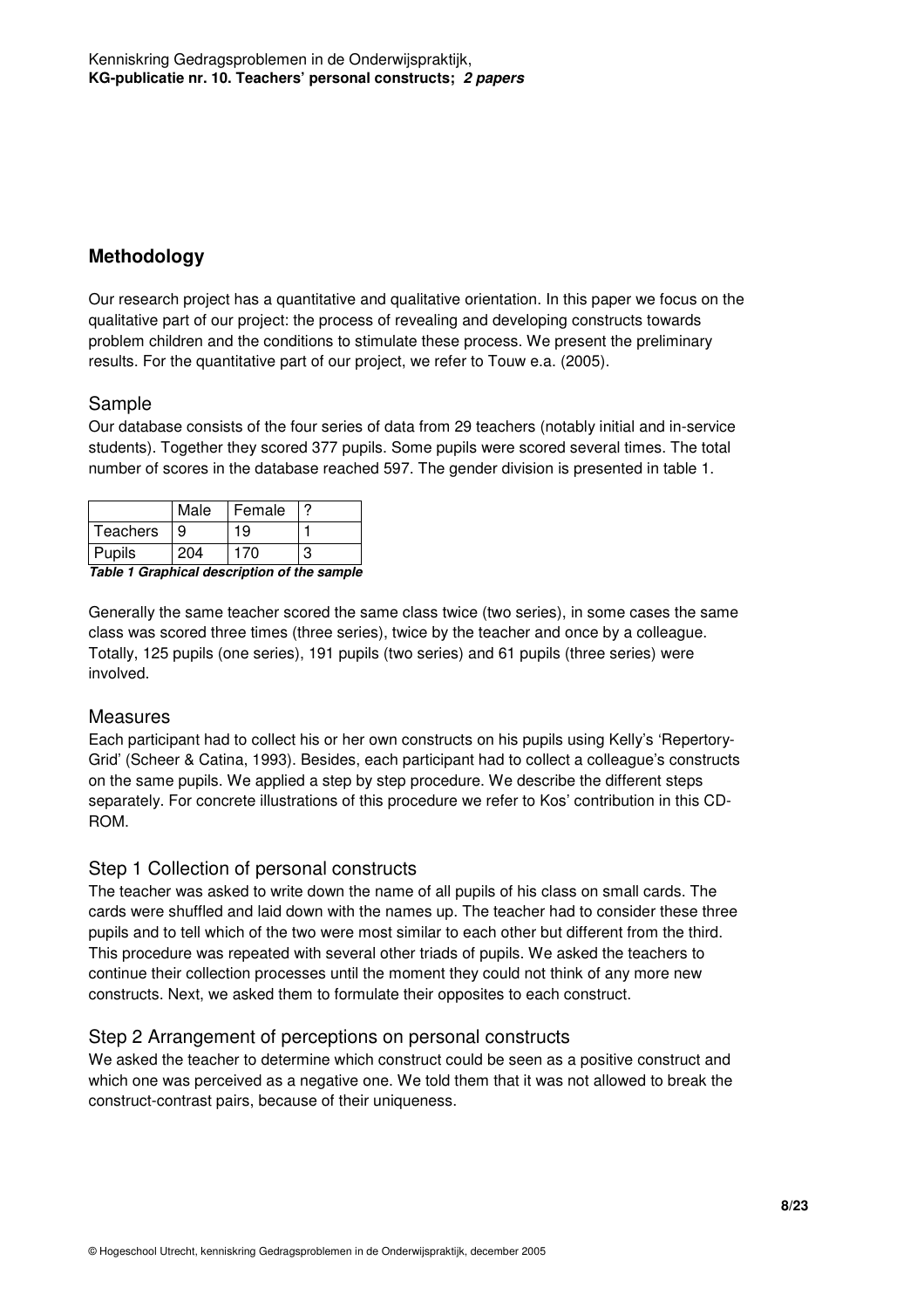#### Step 3 Scoring students on the positive constructs

The teacher had to score each pupil on the positively experienced personal constructs on a fivepoint Likert scale (0 means not applicable at all and 4 means full applicable; the 2 in the middle is the most neutral score).

### Step 4 To describe the constructs

We asked the teacher to give (in one sentence) his or her own definition of each positive construct.

#### Step 5 Arrangement of personal constructs in areas of attention

The teacher had tot arrange the constructs into seven areas of attention. These areas concern six areas referring to pupil behaviour and one area referring to the rearing at home (Pameijer & Van Beukering, 2004). We distinguish the following areas:

- 1. Schoolachievement (e.g. good reader, good at mathematics, speaks French fluently)
- 2. Working attitudes and task behaviour (e.g. concentrated, independent, motivated)
- 3. Cognitive and intellectual functioning (e.g. verbally intelligent, visually-spatially intelligent, excellent visual memory)
- 4. Social emotional and psychological functioning (e.g. positive self perception, spirited, good social skills)
- 5. Artistic and expressive abilities (e.g. musical, creative)
- 6. Physical functioning and outward appearance (good looks, healthy, sportive)
- 7. Rearing at home and the situation at home (supportive family, consistent rearing style)

### Step 6 Measurement of psychological and social distance

We asked the teacher to fill in our psychological and social distance scale for each pupil. The scales measure the experienced psychological and social distance between the teacher and the pupil.

#### Step 7 Data-collection and data-entry

The data were first recorded in handwriting. Next the teacher entered his data (step 1, 2, 3, 6) into the computer. The main purpose was to offer the teachers possibilities to analyse their own data by means of a statistical program (means, standard deviations, correlations etc.). The remaining data were carefully copied and kept. These data were important to analyse as well.

#### Writing a reflection essay

The teachers had to write a reflection-essay about three main issues:

1. The collection process of the own constructs and those of their colleague, e.g.: How did it go? Are there differences in positive and negative constructs between the teacher and his colleague? Are there differences in student scores on the constructs? Did you discuss the differences and similarities? Which were the most interesting results of this discussion?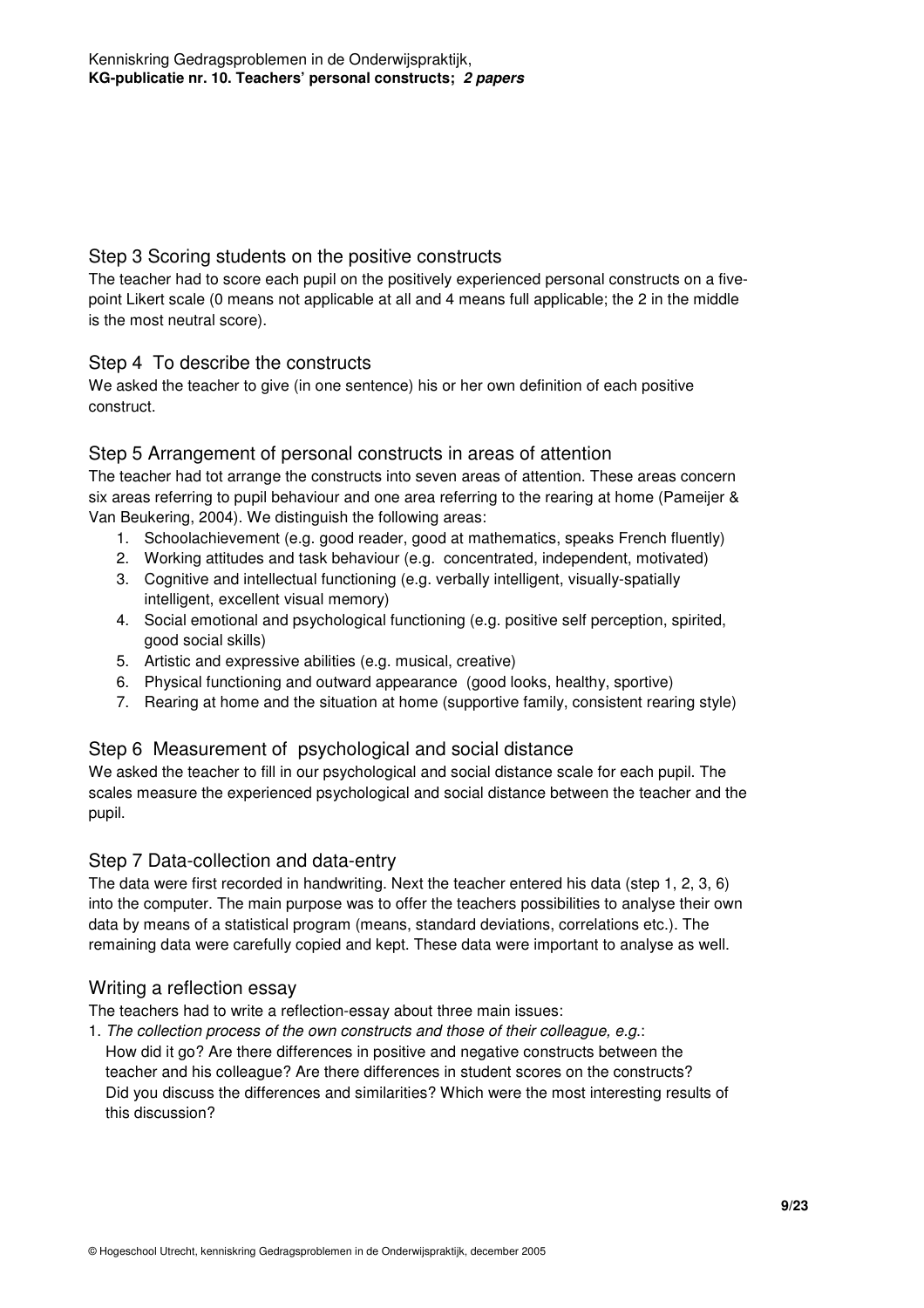2. The pupils with the social emotional and behavioural problems, e.g.:

 Look at the arrangement of the constructs in the areas of attention. What stands out? How important are the constructs in area four (social emotional and psychological functioning) for you? And the constructs in area two (working attitudes and task behaviour)? To what extent are they new for you? Add up the scores of the students in area four (social emotional and psychological functioning). Is it correct that you consider the pupils with low scores on your positive constructs as more difficult than the pupils with high scores? Calculate the mean scores of the boys and the girls in your class. What are your conclusions concerning these figures?

3. The content of the coaching and the coaching-approach, e.g.:

 Look at the complete list with constructs and opposites and indicate if and how they are connected. Are they related with your personal ideas about your contact with pupils? Which construct intrigues you the most? Can you analyse this construct with respect to your own (school) history? Which role could your coach perform in this process? What are your expectations concerning the coach?

### Coaching

The reflection essay was the main document in our coaching approach. The coaching period lasted about six month. All coaches were university teachers (educational psychologists) of the Faculty of Education. The coaching procedure consisted of five group sessions and minimally three individual sessions. We followed Garman's basis procedure on 'reflection on recollection' and adapted this approach to our working circumstances. The recall phase was part of the reflection essay. In the representation phase we stimulated the students to capture their constructs by making a mind map, writing a personal portrait, using pictures or photographs and choosing music. In the interpretation phase we motivated them to consider the relationship between their own constructs, the pupils' scores on their own constructs, the scores on the psychological and social distance scale and other information with respect to the pupils concerned (e.g. achievement scores). We paid much attention to a confidential relationship between the coach and the student to promote deep reflection. Our basic assumption was that the student had the fundamental right to decide what and how to write, what to reveal and what not (Heikkinen, 1998). The student had to feel completely safe, also in the group sessions. The main purpose was to help the student to get grip on the core of his self-evaluation. In the confirmation phase the student was supported to choose a theoretical theme that fitted his or her self-evaluation. We discussed the guidelines for a personal study and the literature the student brought in.

The group sessions had a more general character, especially at the beginning. Ideas were exchanged about the data collection process and the first analyses were discussed. Besides we trained the students to search literature digitally, so that they would be able to find literature for their personal studies. In the last two sessions the students talked about the theoretical themes they want to elaborate in their personal studies. They asked and received feedback from each other and the coaches. They exchanged their ideas about presenting their research to their colleagues as well. One of the main purposes of this presentation was to stimulate their colleagues to think about their own ideas and beliefs about problem children.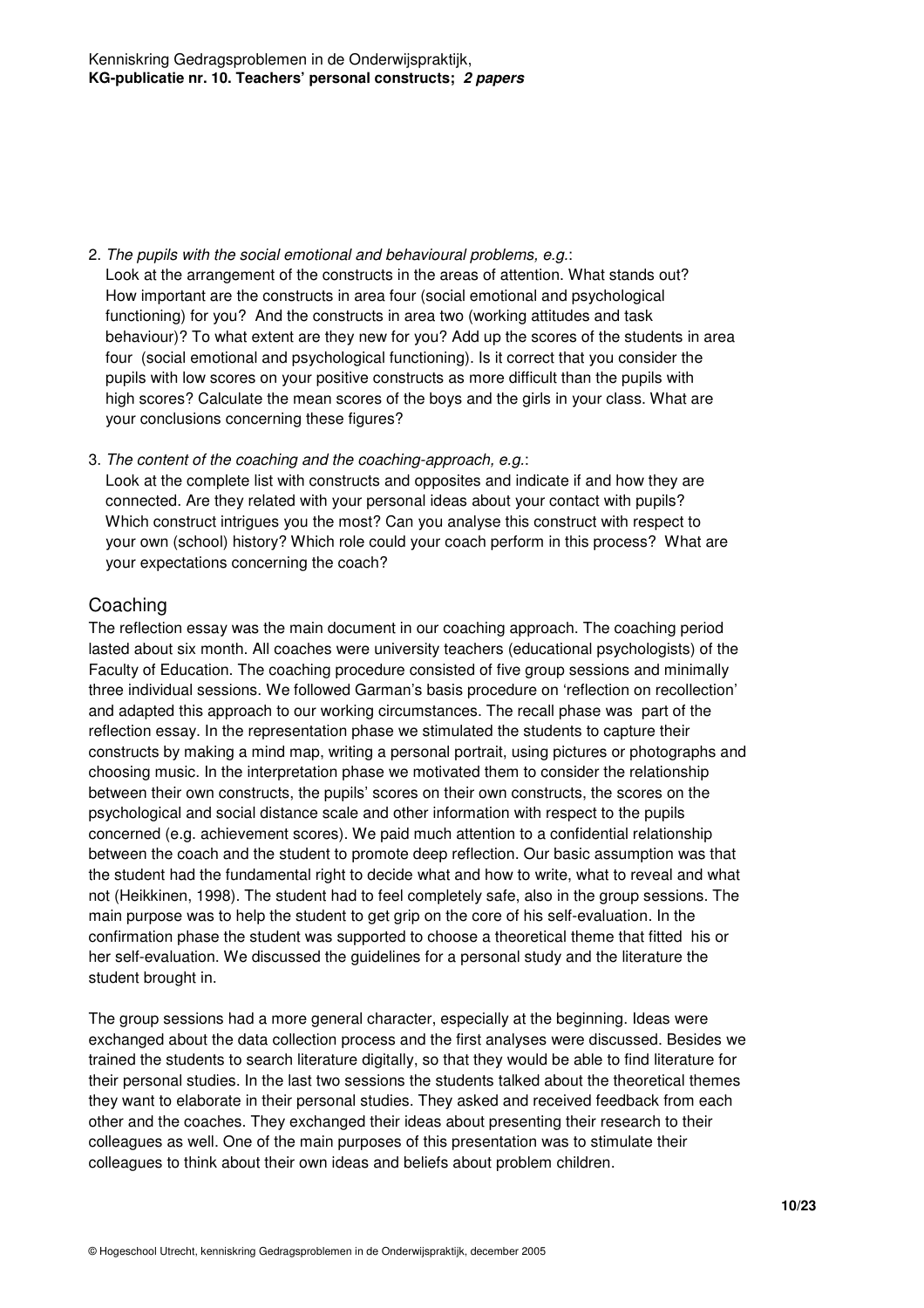#### **Summary of results**

Twenty-nine teachers collected their constructs making use of Kelly's 'Repertory-Grid'. Eight teachers joined the coaching route as well. Recently four in-service students finished their coaching route with a reflection-essay, a personal theoretical study and a presentation of their research to their colleagues. The other four students will end their coaching period within a few months. Because this project is still in progress, we can only present our preliminary results, which will be qualitative in nature. The perspectives of two students will be described. Finally, in this paragraph, we will describe some additional reflections about this project.

#### **Student A (age 26, primary school) wrote:**

'After analyzing the problem pupils-scores on my constructs, the construct 'explosive' proved to be very important (the problem pupils got high mean scores), much more important compared with my other negative constructs e.g. 'autistic' (opposite to 'day-to-day reality') and 'to make friends' (opposite 'to make enemies'). Explosive children are (in my opinion) children who are very unpredictable; their behaviour can easily switch from one moment to another, without a clear cause. The opposite of my construct is 'balanced'. Balanced people are reflection oriented persons, they are usually quiet, they think before they act. I like balanced people more than explosive ones. I feel comfortable with them. Discussing the backgrounds of my constructs with my coach, in particular the construct 'explosive', it became clear that I struggle with explosive people in my personal and professional life. It is connected with my brother's behaviour, who regularly loses his temper. In such a situation I get scared and tend to avoid personal interaction. I have problems handling explosive situations. I hate unpredictable behaviour. It makes me feel incompetent. Reflecting on a few incidents I came to the conclusion that my overall reactions towards this particular problem behaviour are similar. I notice that my behaviour is professionally inadequate. I have to work on it'.

Student A wrote her personal theoretical study on teaching tactics on behalf of explosive and unpredictable children. She also did a case study in her own school. She formulated a written portrait of an explosive pupil (vignette) and interviewed some expert's colleagues about their approach regarding this type of children. She also went to a school for children with serious emotional and behavioural disorders. There she collected her data on teaching strategies as well.

#### **Student B (age 38, junior pre-vocational school) wrote:**

'It surprised me that my constructs were arranged in only three areas of attention (working attitudes and task behaviour; social emotional and psychological functioning; artistic and expressive abilities). I thought that I had a more holistic view. I had arranged eleven (of the eighteen) constructs in the social emotional area. It seems that this area is very important to me. My most striking constructs are 'self-assured' (opposite to 'insecure'), 'inspired' (opposite to 'passive'); 'positive attitude' (opposite to 'negativist') and 'social' (opposite to 'anti-social'). I have noticed that the pupils who scored low on the positive constructs scored low on the psychological and social distance scale as well. My conclusion is that I feel quite close to my problem children. My colleague scored just the other way around, he distinguished nearly the same problem children, but they scored higher on the psychological and social distance scale. We talked about the background of this difference. It turned out to be an attitude issue. I am a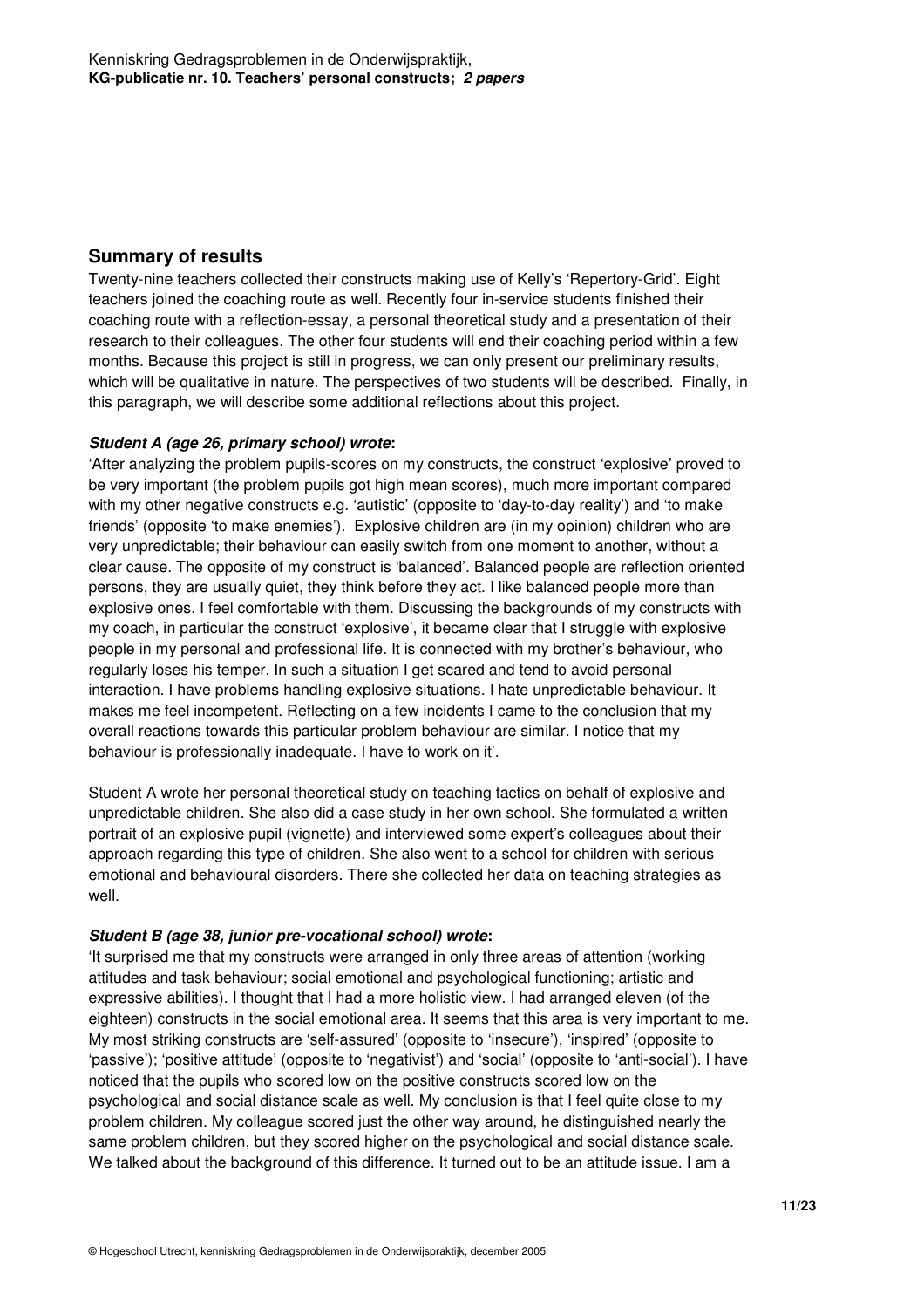more optimistic and helpful person towards children with special needs. I strongly believe that children can change if the circumstances at school change. My colleague is less optimistic. He believes that many behavioural problems cannot be altered; in his mind they are related to diagnostic categories, they are more static. My coach motivated me to think about the different points of view. I appreciated that he did not spoon-feed his advices. He stimulated me to examine my own opinions and beliefs'.

Student B wrote a personal theoretical study on the effects of diagnostic labels (categorical classifications) and personal contact on teacher's attitudes towards students with special needs. She repeated Kelly's 'Repertory-Grid' with other colleagues. Her main aim was to stimulate her colleague's to think about their own constructs on problem pupils, in order to deepen the weekly staff meetings.

#### **Additional remarks of some students:**

'It was a real adventure to collect a colleague's construct on the same students and to compare these with my constructs. They were rather different. This project helped me to get to know my 'spectacles', at least the colour'.

'This self-evaluation triggered a turn in my thinking process. Now, I know a lot more about myself (my strong and weak points) and what I have still have to learn about myself'. 'I used to have strong ideas about pupils and their parents beforehand. I am still somewhat critical, but will not point my finger at someone anymore. I am developing a helicopter-view'. 'I have become more conscious of my opinions and beliefs about pupils. I liked the fact that my coach does not work at my school. This caused a safe feeling'.

'My reflection-process is deepened by reading about my constructs. I think that my research project has contributed to a more enquiring attitude'.

#### **Brief discussion**

In our research project we investigate how and to what extent teachers' personal constructs can change, especially towards difficult-to-teach pupils. In this paper we have presented the first qualitative results of the project. In the coming period we will examine the interventions (Kelly's grid and coaching model) which may influence the results. We expect teachers' personal constructs to change at the end of the project. After completing the self-evaluation, the theoretical study and the presentation of the results in the own school, we suppose that the constructs will be more distributed over the seven areas of attention. It seems conceivable to conclude that the teachers will develop a more balanced or differentiated view on pupils. Moreover, we expect the personal constructs (both the positives and their opposites), within the area of social emotional and psychological functioning, to be more balanced, i.e. teachers have developed an eye for different types of social-emotional functioning.

We are interested in the number and nature of the constructs with regard to gender, school type and working experience. The nature of constructs will be analysed in the qualitative part of this study. For instance it seems interesting to understand why one teacher considers a specific construct (for instance 'quiet') as a positive construct and another as a negative one. In our quantitative study the number of constructs strikes us. 29 teachers formulated 478 unique construct-pairs (Touw e.a., 2005). We suppose that this enormous amount of different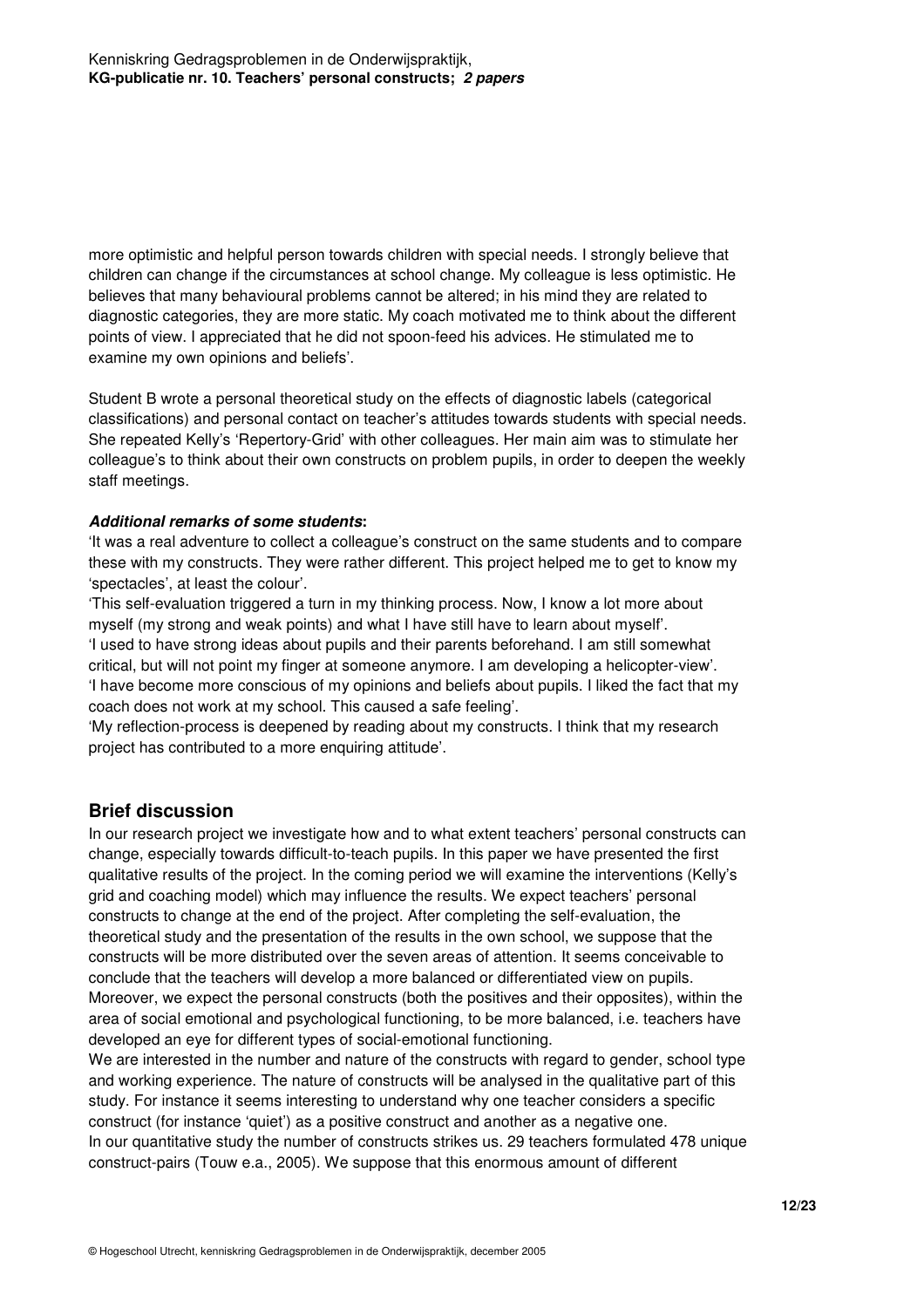constructs must have a negative impact on the transparency of the communication between teachers, for instance when they are discussing pupils in staff meetings.

Our preliminary conclusion is that both the repertory grid-technique and the coaching model give a powerful impulse to the development of thinking and acting of teachers. It can help them to build up their professional identity towards problem children. In a dialogue with other students and their coaches (in their role of critical friends), teachers shape their own practice based on insight, understanding and theoretical knowledge they have developed. They can use these achievements as an integral part of their own action research.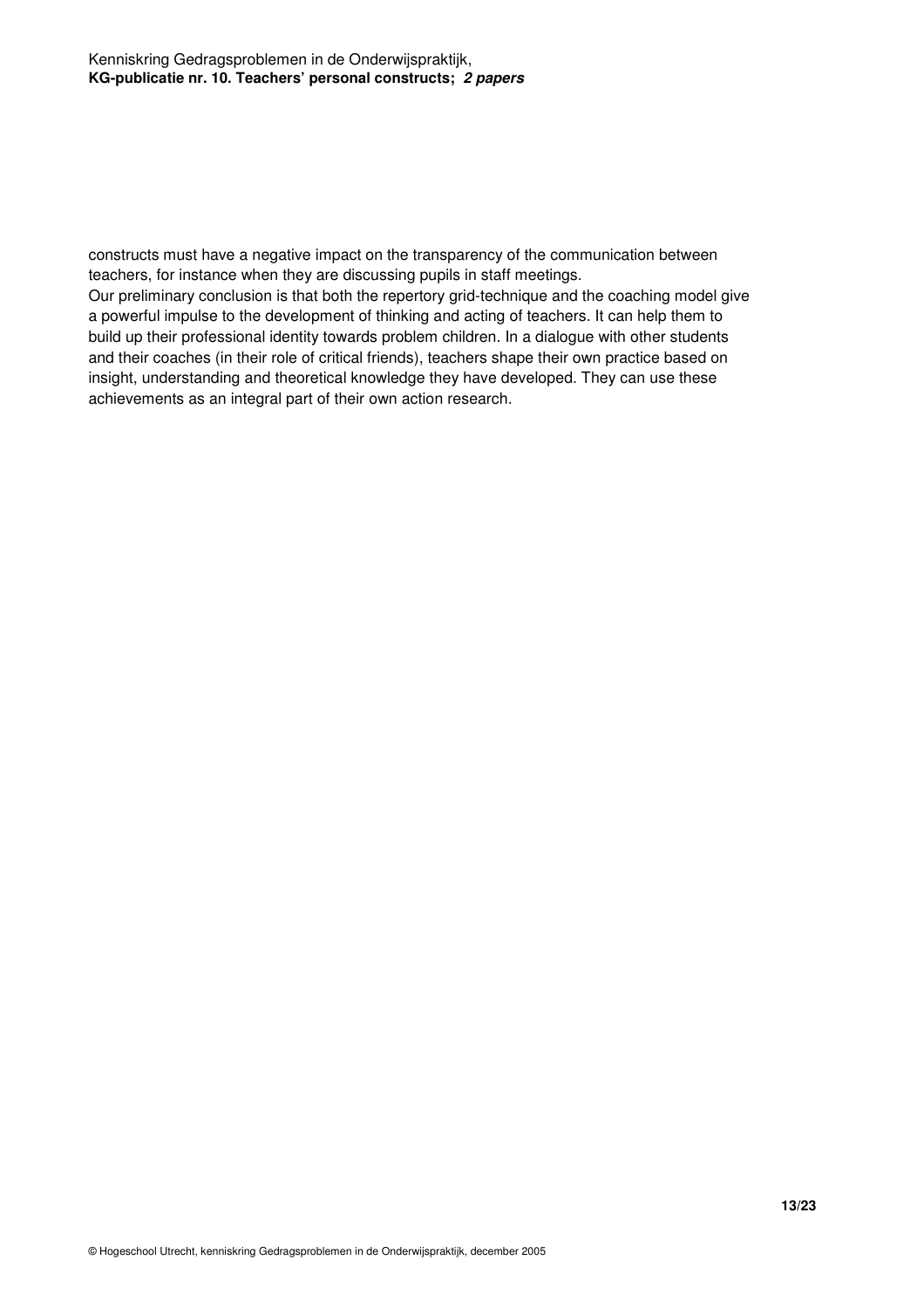#### **References**

Atkinson,T., Claxton, G. (2000). The intuitive practitioner. On the value of not always knowing what one is doing. Buckingham: Open University Press.

Beukering, T. van, & Touw, H. (2005). Persoonlijke constructen van leraren over gedragsmoeilijke leerlingen: via reflectie naar zelfinzicht en professioneel handelen. In H. Jansen (red.), Levend leren. Ontwikkeling, onderzoek en ondersteuning binnen het pedagogisch werkveld (pp. 143-157). Utrecht: Agiel.

Greene, R.W., Abidin, R.R., & Kmetz, C. (1997). The index of teaching stress: a measure of student-teacher compatibility. Journal of School Psychology, vol. 35 (3), 239-259.

Garman, N.B. (1986). Reflection, the heart of clinical supervision: A modern rationale for practice. Journal of Curriculum and Supervision, 2 (1), 1-24.

Heikkinen, H.L.T. (1998). Becoming yourself through narrative. Autobiographical approach in teacher education. In R. Erkkilä & L. Syrjälä (eds.). Promoting teachers' professional growth. Oulu: University of Oulu.

Jordan, J.A., & Rios, A. (2004). Recognition of the role of personal vulnerability of teachers.Paper presented at the AERA March 29, 2004.

Kelly, G.A. (1955). The psychology of personality. The psychology of personal constructs. New York: Norton.

Pajak, E. (2000). Approaches to clinical supervision: Alternatives for improving instruction. Norwood, MA: Christopher-Gordon Publishers, Inc.

Pines, A.M. (2002). Teacher Burnout: a psychodynamic existential perspective. Teachers and Teaching: theory and practice, Vol.8 (2), 121-140.

Kansanen, P., Tirri, K., Meri, M., Krokfors, L., Husu, J.,& Jyrhämä, R. (2000). Teachers' pedagogical thinking. Theoretical landscapes, practical challenges. New York: Peter Lang Publishing, Inc.

Kos, P. (2005). Personal constructs on (problem) pupils: a teacher's view. Paper presented at the international practitioner research conference & collaborative action research network (PRAR), Utrecht, The Netherlands, November 4-6, 2005.

Pameijer, N.K., & Beukering, J.T.E. van (2004). Handelingsgerichte diagnostiek. Een praktijkmodel voor diagnostiek en advisering bij onderwijsleerproblemen. Leuven: Acco.

Scheer, J.W., & Catina, A. (1993). Einführung in die Repertory Grid-Technik. Band 1: Grundlagen und Methoden. Bern: Verlag Hans Huber

Touw, J. M. F., Beukering, J. T. E. van, & Everaert, H.A. (2005). Teachers' personal constructs on problem behaviour. Paper presented at the annual meeting on the European Educational Research Association (EERA), Dublin, Ireland, September 7-10, 2005.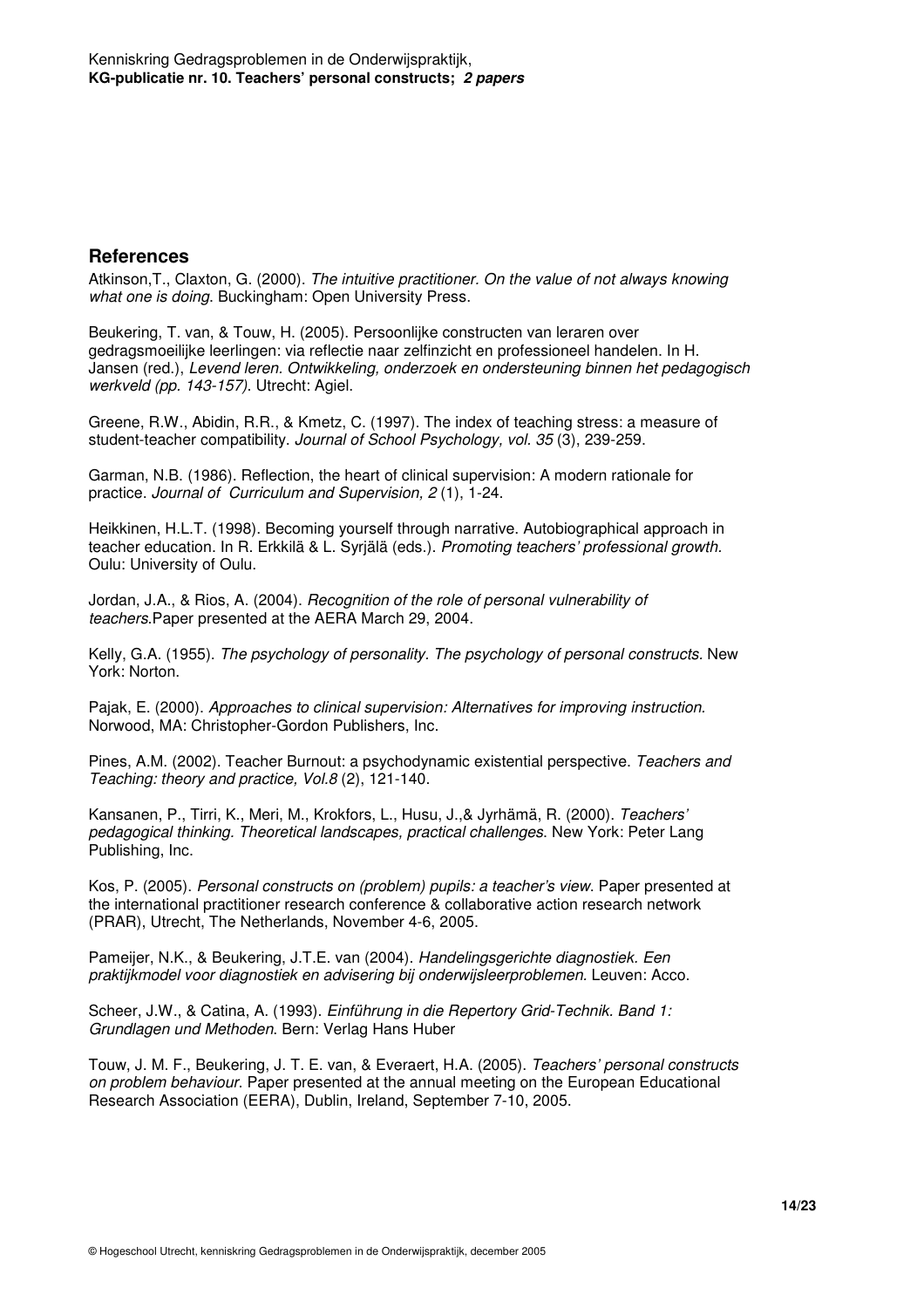# **Personal constructs on (problem) pupils:**

# a teacher's view

I am one of the teachers who took part in the constructs research.A personal set of fifteen constructs on twenty-eight pupils was collected. These constructs showed me what kinds of constructs I have (mainly social-emotional and cognitive ones) and made me reflect. They also made clear to me that I think less positively on problem children. Participation in this research includes coaching, theoretical orientation and continuous reflection, making me conscious of what (problem) behaviour I like or dislike and what I should change to get a professional, holistic view. Then problem behaviour will be more easily tolerated by me and I can teach my colleagues about my new insights in intercommunicative sessions and by personal counselling.

## **Introduction**

The constructs research was first introduced to me at the start of the course "Behavioural and Developmental Disorders" at the University of Professional Education at Utrecht (Touw & Van der Wolf, 2003; Van Beukering & Touw, 2005). The thirty students, all teachers, with varying experience, were asked to participate in the research. Those interested could first attend an informative lecture and then decide to write a motivation for participation.

The main theoretical idea of the research that was presented at the informative lecture has interested me from the beginning: every person builds up his own reality with his own constructs or building-stones, based on his own personal experiences and perceptions, trying to get a grip on the reality around him. I was anxious to know about my professional constructs, the constructs that I have on the pupils I teach. Besides, after twenty years of teaching, some selfreflection was welcome. I had looked critically at my functioning as a teacher at the beginning of my teaching career but afterwards routine took over. My motivation was accepted and I was chosen as a participant, together with seven other students.

# **The methodology**

The eight chosen students were asked to come to the University on five Saturdays and write an essay on the research afterwards in which they could elaborate on their own personal topic of interest.

The methodology chosen for the research was based on the construct theory by George Kelly (1955), the coaching methodology by Garman (Pajak, 2000) and the theories on the teacher's thinking processes according to Atkinson and Claxton (2000).

The main theoretical ideas that were in my head when I started to collect my constructs were: when I know how I think about my pupils (Kelly, 1955) I can try to adapt my thinking, make it more professional; I can do this by way of reflection and coaching (the coach can make me aware of hidden ideas or past events that influence my way of thinking = reflection on recollection); I should combine intuitive thinking, reflective thinking and theoretical thinking (Atkinson & Claxton, 2000).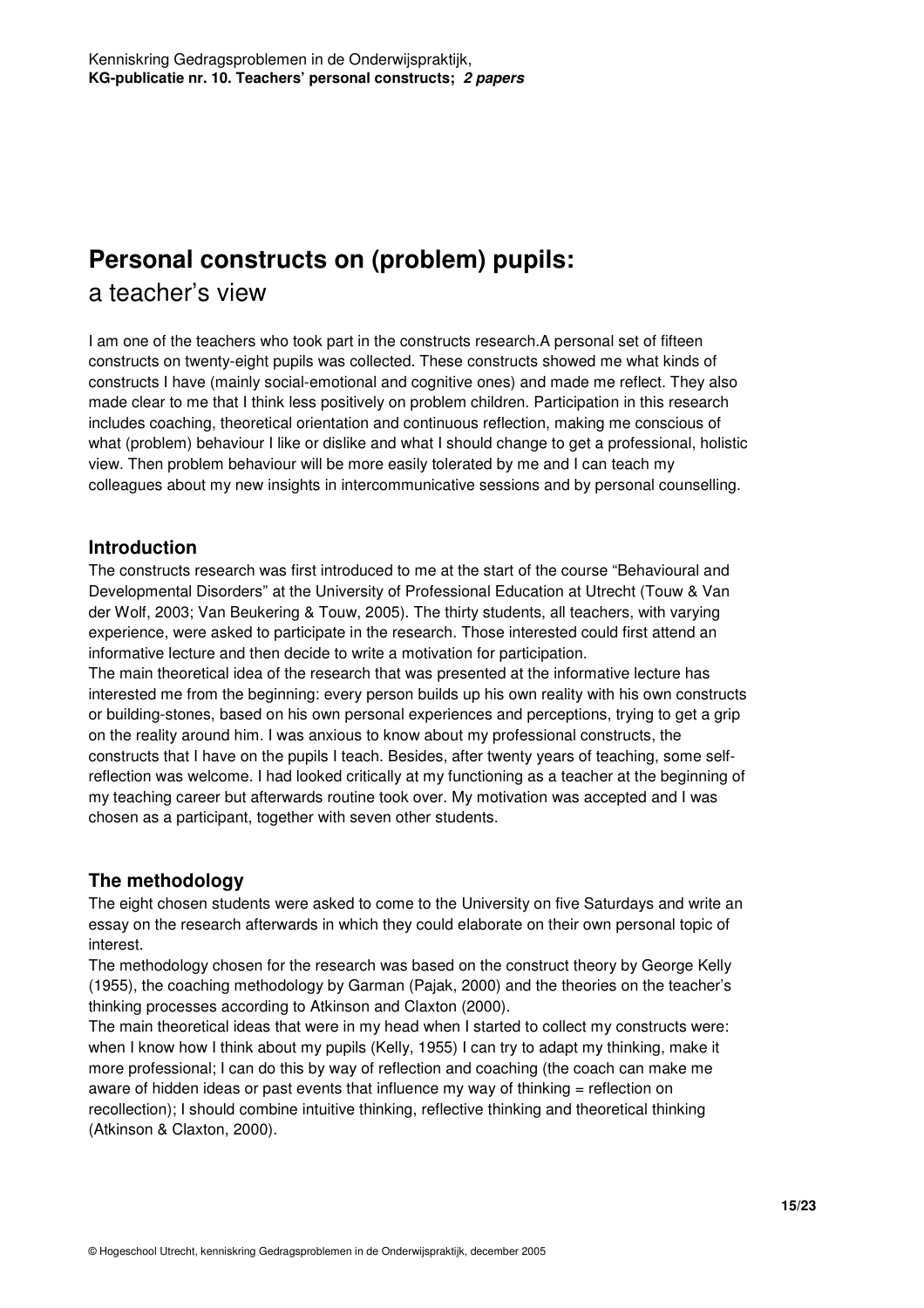The practical part of the research is based on Kelly's Repertory Grid technique. Kelly believed that persons describe, label and interpret the world around them by thinking in constructs which have a basic value and an opposite value. So when I was asked to write down my construct (for example 'lazy') I also had to write down its opposite (in my experience 'diligent'). The actual collection of the constructs took four steps. Step 1 meant that I had to write down the names of my individual students on small cards. The students I chose were twenty-eight students in the pre-exam year of a school preparing them for higher vocational studies, 15 or 16 years old, 13 girls, 15 boys. I am their mentor so I know them well. The cards were shuffled by a fellow student and three cards with the names up were laid down before me. My task was to compare the three students and to find two most similar students, compared to the third student . In one case, for example, two of the three students immediately struck me as carefree, whereas the other student was complex. A construct was born: 'carefree' (the original one) and 'complex' (its opposite). My fifteen constructs were created in this way and recorded (see Table 1, in which I mention 5 of my 15 constructs).

| Personal constructs | Opposites |
|---------------------|-----------|
| Complex             | Carefree  |
| Silent              | Noisy     |
| Serious             | Playful   |
| Childish            | Grown-up  |
| Intelligent         | Average   |

**Table 1 Index of 5 of my personal constructs and its opposites** 

In some cases it was very hard to devise a construct because the students seemed to be so much alike. In that case the cards were shuffled again so that I got the chance to devise a construct on another combination of three students. Kelly argues that each person has a limited set of constructs in which he defines his reality (about 8-12). I could come up with 15 constructs maximally, of which the last ones were hard to create.

Our second job was to determine which of the set of two constructs could be seen as a positive construct and which one was experienced as a negative construct (step 2). This seemed an easy task but it turned out to be difficult in practice. For example, after the steps were done, there was a discussion in the group about the set 'silent' and 'noisy'. Some of us liked silent pupils better than noisy pupils but other teachers in our group were of the opinion that silent pupils may hide a lot and are often complex (Table 2).

| Positively experienced personal construct | Negatively experienced personal construct |
|-------------------------------------------|-------------------------------------------|
| Carefree                                  | Complex                                   |
| Silent                                    | Noisv                                     |
| Serious                                   | Plavful                                   |
| Grown-up                                  | Childish                                  |
| Intelligent                               | Average                                   |

#### **Table 2 My experience of the personal constructs**

In this table we see two sets of constructs whose orders have been changed (the first and the fourth set).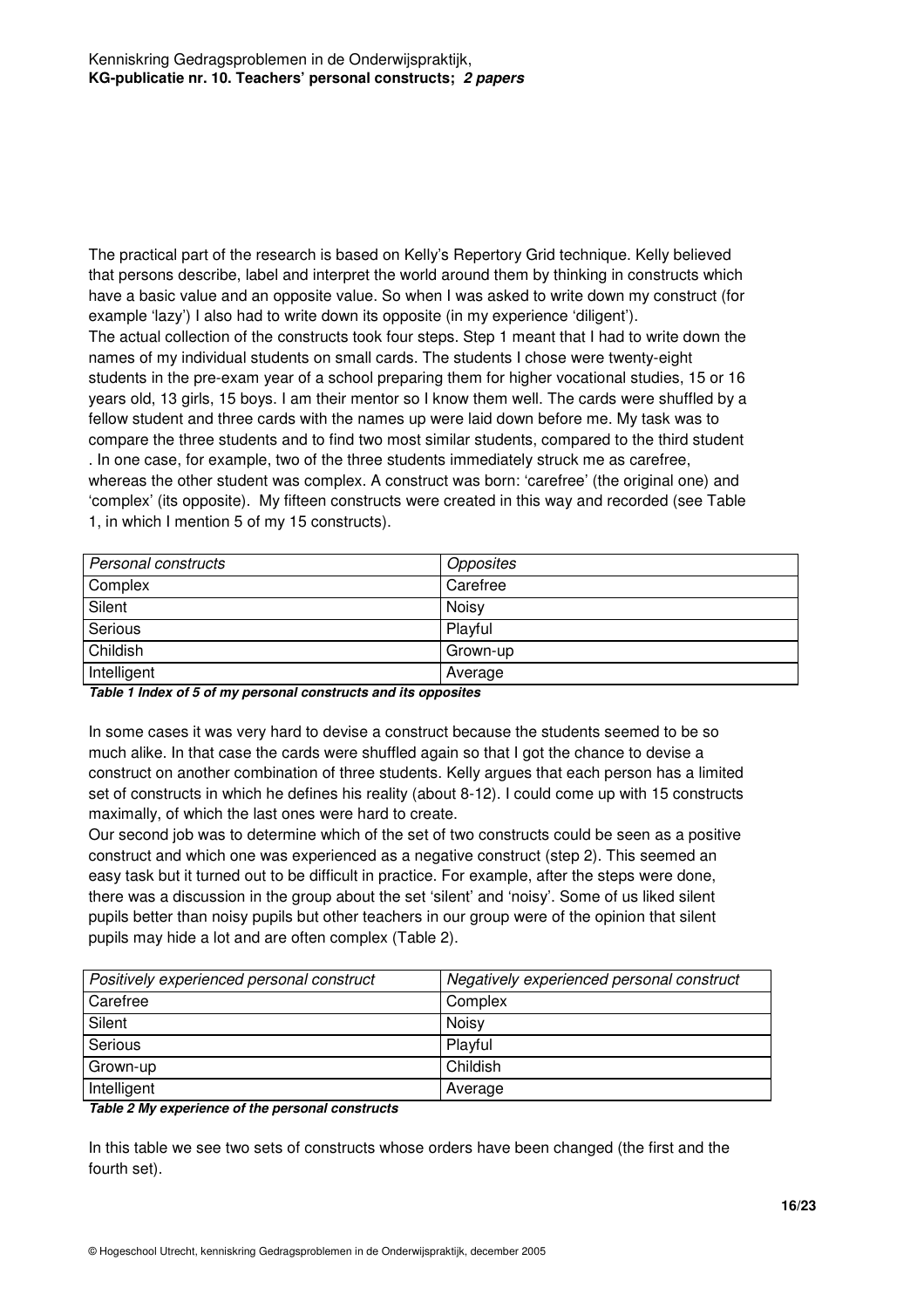Thirdly, we had to score each individual pupil on the positively experienced personal constructs (step 3). In my case this meant scoring 28 pupils on 15 constructs (420 scores). We used a fivepoint scale, in which 0 means not applicable at all and 4 means fully applicable. The 2 in the scale is in the middle and the most neutral score.

| Pupil's name: Roald Class: 4HD<br>male |  |                       |   |                  |  |  |
|----------------------------------------|--|-----------------------|---|------------------|--|--|
| Positive construct                     |  | Not applicable at all |   | Fully applicable |  |  |
| 1. Carefree                            |  |                       | ∩ | ŋ                |  |  |
| 2. Silent                              |  |                       |   | כי               |  |  |
| 3. Serious                             |  |                       |   | з                |  |  |
| 4. Etc.                                |  |                       | n | っ                |  |  |

**Table 3 Scores of each individual pupil on the positive constructs** 

According to this table the pupil called Roald is seen by me as a rather carefree child, not very silent and sometimes serious and playful at the same time. The value 2 in the scale means that the positive construct 'serious' can be applied half of the time and so can the negative construct 'playful. Scoring the individual pupils on the constructs was a laborious task but not as difficult as the preceding tasks. The reason for this may be that working with your own constructs and pupils feels like "coming home": the constructs belong to you and you are familiar with your pupils.

The next step (step 4) was arranging the constructs into seven areas of attention. These areas concern six areas referring to student behaviour (like cognitive functioning, working attitude, artistic functioning) and one area referring to the educational situation, i.e. the situation at home. The results and the seven areas are shown in table 4.

| Seven areas of attention |                                                   | Personal constructs                                                                    |
|--------------------------|---------------------------------------------------|----------------------------------------------------------------------------------------|
| Student behaviour 1-6    |                                                   |                                                                                        |
|                          | School achievements                               |                                                                                        |
| 2.                       | Working attitude and task behaviour               | Serious; Positive impression                                                           |
| 3.                       | Cognitive and Intellectual functioning            | Grown-up; Intelligent; Not to be influenced;<br>Meaningful                             |
| 4.                       | Social-emotional and psychological<br>functioning | Carefree; Silent; Self-assured; Modest; Cheerful;<br>Extrovert; Self-conscious; Docile |
| 5.                       | Artistic and expressive abilities                 | Attractive                                                                             |
| 6.                       | Physical functioning and outward appearance       |                                                                                        |
|                          | Rearing at home and the situation at home         |                                                                                        |

**Table 4 Arranging my personal constructs into seven areas of attention** 

The difficulty in the arranging of the constructs depended on the nature of the construct. A construct with a general meaning, like 'attractive', can refer to looks, mood, social skills etc. A construct like 'carefree' has a specific meaning and clearly belongs to area 4. When I came up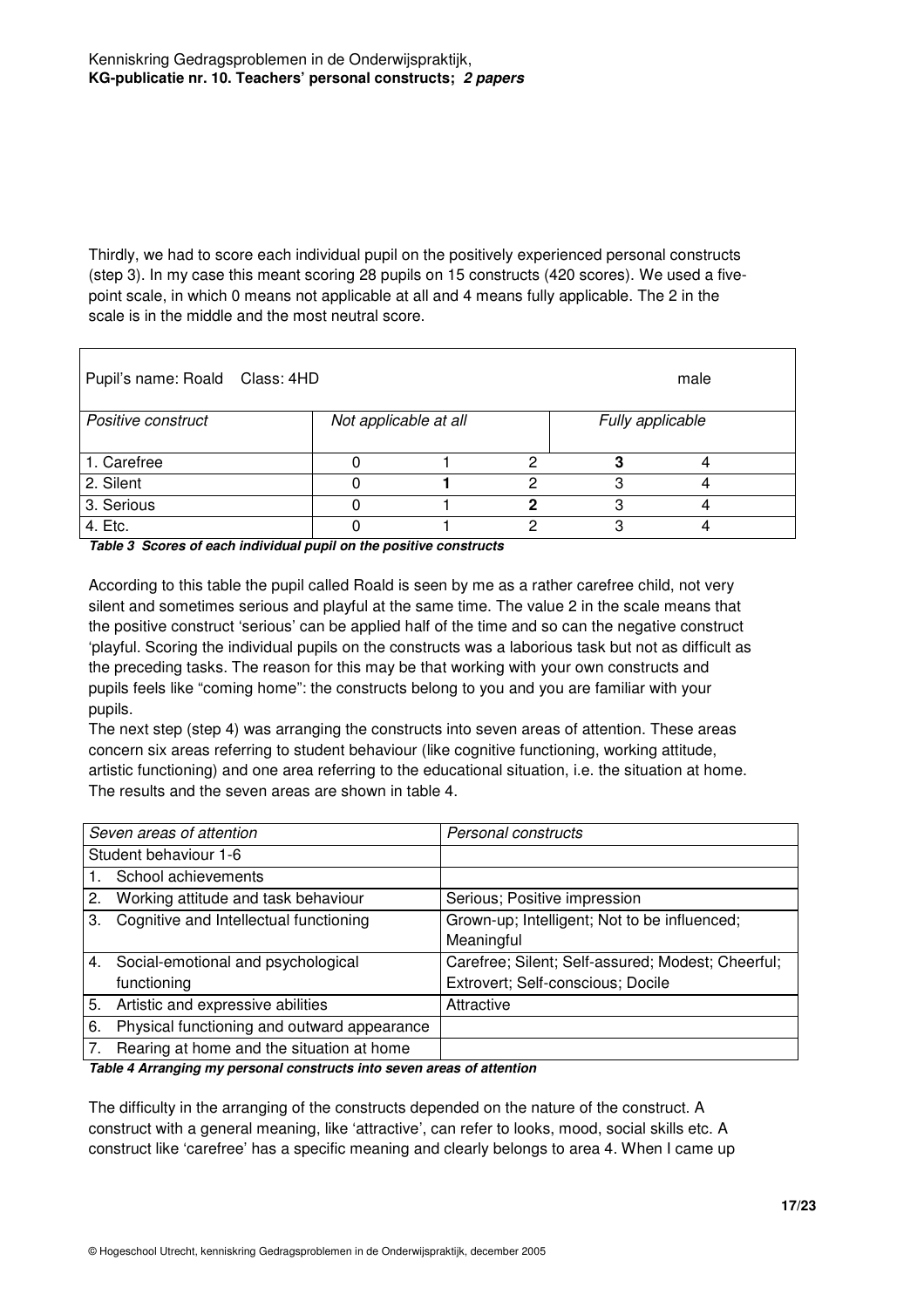with my construct 'attractive' I had opposed a pupil that is interested in culture and literature to two pupils who weren't and the first word that came up was 'attractive' instead of 'artistic' or 'expressive'. 'Not to be influenced' means being 'firm', having an opinion of your own, and 'meaningful' is the opposite of 'superficial', referring to how pupils think about things (hence area 3). Obviously the meaning of the constructs should be described at an early stage. The areas of attention were not just presented to us in a table to fill in but clarified in an accompanying paper. The table above shows interesting findings, like to which areas of attention I ascribe many constructs, to which areas I ascribe a few constructs or none at all and to how many areas I ascribe my conducts.

The last thing to do in the practical part of the research was making scales that measure the psychological and social distance between you, the teacher, and your pupil (Table 5).

| Pupil  |                                          | Teacher |
|--------|------------------------------------------|---------|
| Jan    | $\checkmark$<br>$\overline{\phantom{a}}$ |         |
| Minoek | $\checkmark$                             |         |



In Table 5 the hyphen on the line (the '-') indicates how close the pupil is to the teacher. The symbol '-' above the line indicates the middle of the line. On our sheets of paper we had to measure the distance in centimetres and the farthest away from the teacher a pupil could get was 19.5 centimetres. So the '-' in the middle was on the 9.75 cm position. In the case of Jan-Willem, I, the teacher, feel quite close to my pupil. There is much more distance in the case of Minoek. I feel less close to her, less involved. The making of these scales was difficult because it was self-confronting. It made you aware that you feel much closer to some pupils than to others and that was embarrassing to me because I was of the opinion that a teacher/mentor should be close to all his pupils. I have changed my mind in that and will come back to this issue later.

Besides collecting our own constructs, each participant had to collect a colleague's constructs on the same students. Being all teachers it was not so difficult to find a colleague. The colleague I chose is a man of my own age who started teaching at our school in the same year (1985) and who knows the pupils I describe well as he was their mentor last year.

The data were first recorded in handwriting, on sheets of paper, which were carefully copied and kept. The digital recordings took place in Utrecht: we fed the data into the computer and used a programme that was made for the research.

The process of collecting and recording my fellow students' and my data took place twice: in November 2004 and in April 2005.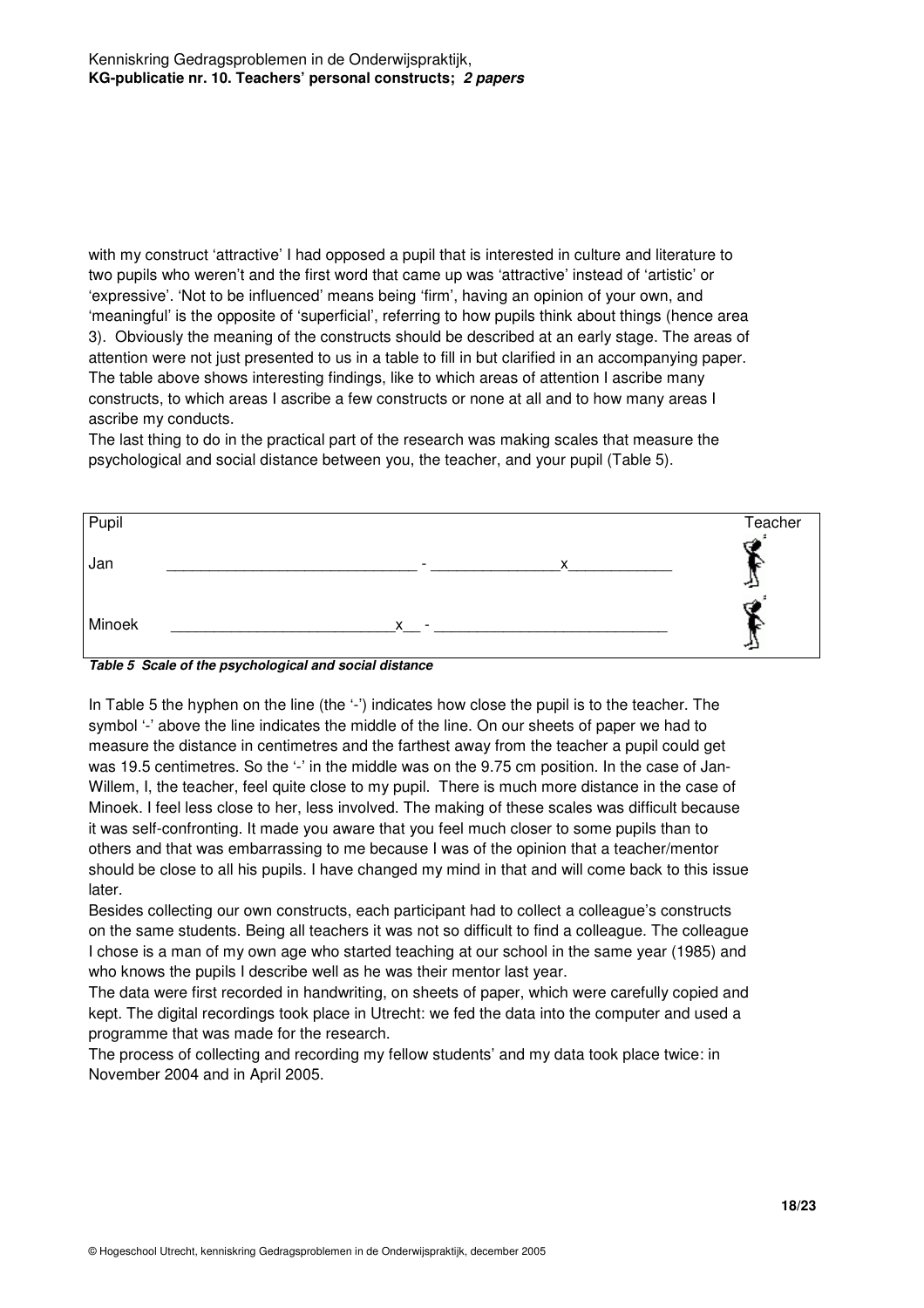#### **The results**

The digital recording made it possible to get new insights into the results. The results that will now be described are based on my constructs (not my colleague's), collected in November 2004. When I was collecting and recording these first data I was involved with four problem children in my class. In this case, problem children meant children of 16 years old, all girls, who showed deviant behaviour (extrovert troublesome or introvert depressive behaviour) that was serious enough for the help of a psychologist. Two of these girls were already visiting a psychologist when they came into my mentor class and the other two were referred to one by me. I was anxious to know if my constructs about these four problem pupils would differ from the other 24 pupils and how the psychological-social distance would compare. I asked Huub Everaert, a staff member of the University specialised in research statistics, to compare the four problem pupils with the other pupils. The results are shown in Table 6 (with thanks to Huub Evereart).

|                  | the $4$           | problem          | pupils    | the        | Other 24  | Pupils   |
|------------------|-------------------|------------------|-----------|------------|-----------|----------|
|                  |                   |                  |           |            |           |          |
| Constructs       | Average           | <b>Standard</b>  | AverageDi | Average    | Standard  | Average  |
|                  | <b>Value of</b>   | <b>Deviation</b> | stance    | Value of   | Deviation | Distance |
|                  | <b>Constructs</b> |                  |           | Constructs |           |          |
| Attractive       | 2.25              | 1.26             | 3.6       | 2.17       | 0.82      | 7.98     |
| Modest           | 1.25              | 0.50             | 3.6       | 2.25       | 1.07      | 7.98     |
| Extrovert        | 3.00              | 0.82             | 3.6       | 2.42       | 0.83      | 7.98     |
| Intelligent      | 2.25              | 0.50             | 3.6       | 2.75       | 0.74      | 7.98     |
| Docile           | 0.75              | 0.96             | 3.6       | 1.79       | 1.02      | 7.98     |
| To be influenced | 2.75              | 1.89             | 3.6       | 2.04       | 0.86      | 7.98     |
| Positive         | 2.00              | 1.15             | 3.6       | 2.33       | 0.96      | 7.98     |
| Impression       |                   |                  |           |            |           |          |
| Serious          | 3.25              | 0.50             | 3.6       | 2.54       | 0.83      | 7.98     |
| Quiet            | 0.75              | 0.96             | 3.6       | 1.71       | 0.95      | 7.98     |
| Grown-up         | 2.50              | 1.29             | 3.6       | 1.96       | 0.81      | 7.98     |
| Cheerful         | 1.50              | 0.58             | 3.6       | 2.38       | 0.65      | 7.98     |
| Self-assured     | 1.50              | 1.73             | 3.6       | 2.08       | 0.97      | 7.98     |
| Self-conscious   | 3.75              | 0.50             | 3.6       | 2.46       | 0.72      | 7.98     |
| Meaningful       | 2.50              | 1.29             | 3.6       | 2.21       | 0.66      | 7.98     |
| Carefree         | 0.25              | 0.50             | 3.6       | 2.08       | 1.10      | 7.98     |
|                  | <b>Total</b>      |                  |           | $Total =$  |           |          |
|                  | $= 30.25$         |                  |           | 53.4       |           |          |

**Table 6 My scores on the 4 problem pupils and the other pupils**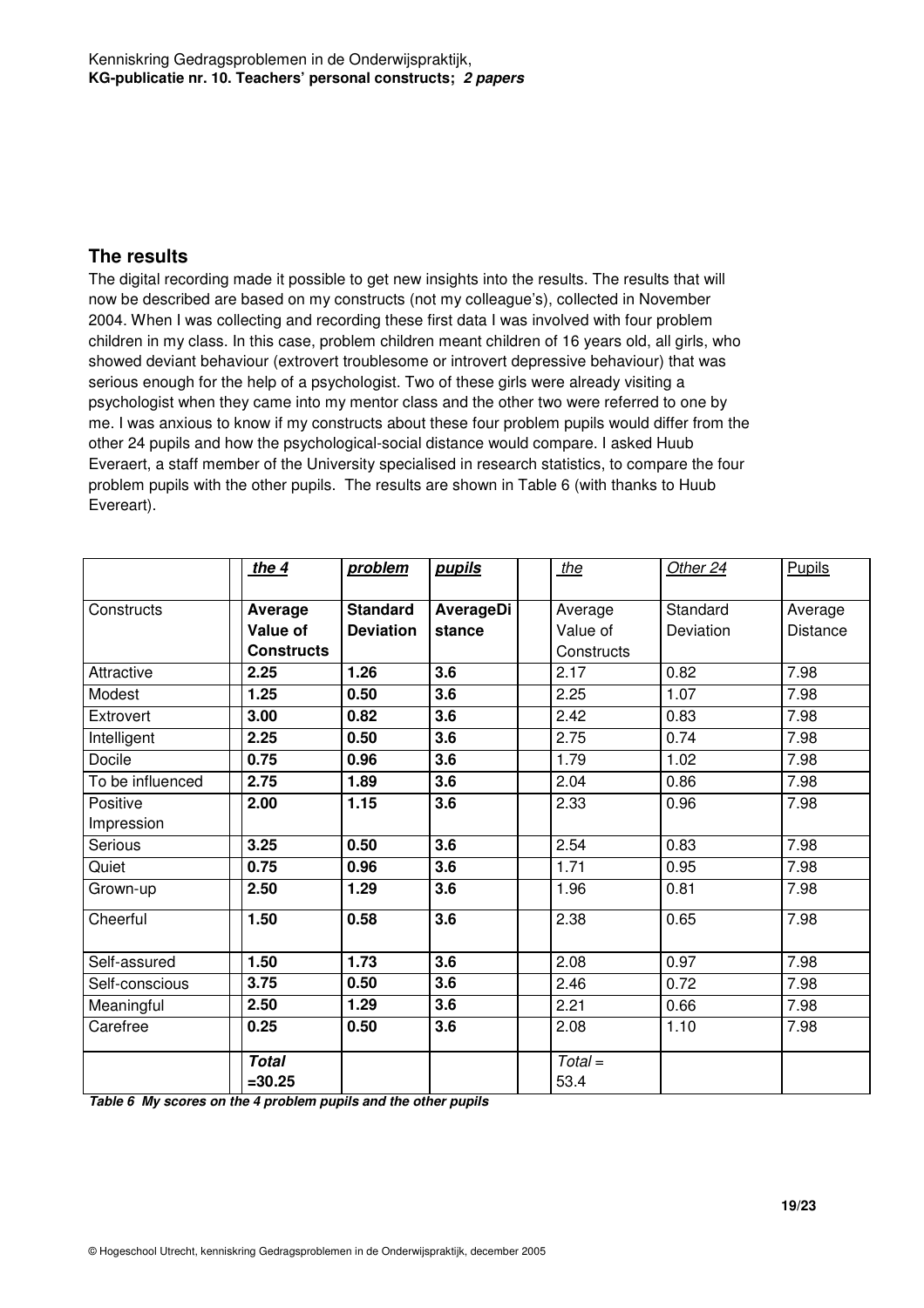The column on the left shows my fifteen constructs. The columns named "Average Value of Constructs" record the average score of the four or twenty-four pupils on a particular construct (the data on the four problem pupils are in bold letters). Each pupil could score on a construct on a scale of 0-4 (0= not applicable at all,  $4 =$  highly applicable). Low scores (like 0.66, 1.50 etc.) on constructs mean that the pupils do not score high on positive constructs and this implies that the teacher does not think positively of these pupils. Adding up the average values of the four problem pupils gave a score of 30.25 and of the other twenty-four pupils gave a score of 53.4. Obviously I do think less positively of my problem children. Standard deviation measures divergence (the spreading of values). The higher the value of the standard deviation, the larger the divergence and the bigger the differences in a group of pupils with respect to a particular construct. In the group of the 4 problem pupils, for instance, there is a high standard deviation for the constructs 'to be influenced' and for 'self-assured'. This might mean in practice that only one of the four pupils are thought to be very self-assured or to be easily influenced and the other three are completely different (uncertain, firm). The distance refers to the psychological-social distance. The values that were recorded, 3.6 for the problem children, 7.98 for the other children, are averages and show that I feel psychologically much closer to the problem children.

#### **A brief discussion of the results**

For me the most interesting findings in Table 6 were the differences in distance between the problem pupils and the other pupils and the lower scores of the problem pupils on the positive constructs. These findings started reflection on my functioning as a teacher and as a mentor. At the time these findings were revealed, I was struggling with one of my mentor pupils (one of the four problem pupils). She was showing very irritating and troublesome behaviour during the lessons in class but when I spoke to her in private she was telling me openly about her problems. As a teacher I had to discipline her because she was disturbing the lessons and irritating her fellow pupils and her teacher but as a mentor I had to make sure that we had an open relationship, built on trust and respect. According to the findings I have a more positive view on my non-problem pupils but, at the same time, I feel less close to them. Apparently my involvement with my pupils has to do with the amount of concern I feel for my pupils. I am more involved with pupils that need my help. Their unpleasant behaviour does not tear us apart, does not increase the distance between us. I reflected on this and concluded that I might be too close to my problem pupils. Some more distance may solve the dilemma I suffered from: enough distance to see your pupil as a pupil who needs to stick to the rules and enough closeness and involvement to be able to guide your pupil and help him with his problems.

I studied the scores of my problem pupils on the positive constructs and it struck me that I have a certain image of a 'problem pupil': not modest, noisy, not docile (difficult to guide), low-spirited, uncertain and worrying' (low scores on 'modest, docile, silent, cheerful, self-assured and carefree'). Moreover, I see those problem pupils as 'worriers', 'thinkers' (high scores on 'serious, grown-up and self-conscious').

Another instructive part of the research was our arrangement of the constructs into areas of attention that illustrate a pupil's characteristics (see page 3). Six of my constructs turned out to relate to working attitude and task behaviour. I had expected to have more constructs in areas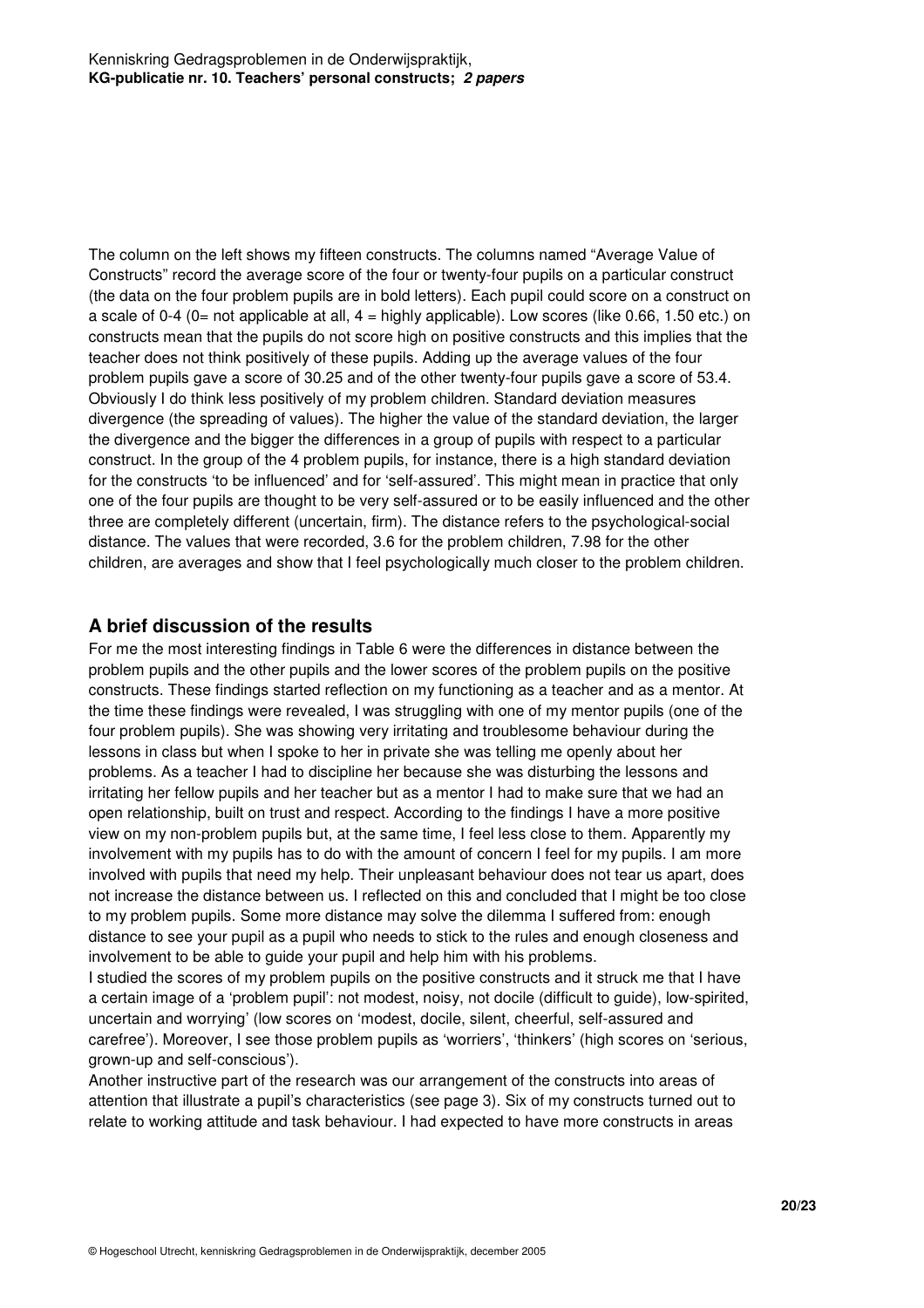one and two (the cognitive areas) as I teach English, a theoretical and compulsory subject at Dutch schools, to older pupils (16-18 years old) in their (pre)-exam years. Most of my constructs, eight in total, could be ascribed to the social-emotional/psychological functioning area. The fact that I only had one construct in the artistic and expressive abilities area and none whatsoever in the physical functioning and outward appearance area and the educational situation/home situation made me reflect on my thinking about pupils. The arrangement of the constructs into the areas of attention taught me that I think in a somewhat narrow-minded way about my pupils. I should develop a more holistic view.

My colleague's results cannot be discussed in detail here but his constructs on the same pupils were arranged in three areas. Four in the school abilities area, two in the working attitude and task behaviour area and the rest (ten) in the social-emotional and psychological functioning area. My colleague, though, takes much more psychological distance to the problem pupils (13.08 cm!). His distance to the other pupils is 8.77 cm. I had been wondering if a man would take more distance to female problem girls (he does) and if a man would take more distance in general (this is hardly the case as his distance to the other 24 pupils is 8.77 cm, which is only a bit bigger than my distance of 7.98 cm).

#### **Coaching**

 The discussion of the major findings above illustrates self-reflection as taking part in the constructs research means starting an intense process of self-reflection. My coach, who guided me in this process, planned regular one-hour conversations with me. Talking with him about my constructs and my reflection on them provided me with valuable feedback. We talked about how teachers look at their pupils. Only children's behaviour is visible and behaviour is an expression of something. A child may seem cheerful from the outside but can be depressed and worried from the inside. Teachers think they know their pupils well, but they can never be sure. Besides, teachers often see their pupils in class groups and group behaviour is fundamentally different from individual behaviour. It is essential that teachers get to know their pupils really well and the best way to reach this goal is having personal talks with their pupils. Furthermore, we talked about how my behaviour may affect my pupils' behaviour. Communication takes place in a transactional model: people react to one another and adapt their behaviour to the person they are dealing with. Teachers should also look at their own behaviour critically and teachers should be willing to change in order to get a better relationship with their pupils. Finally we talked about the psychological-social distance. Probably I try to be as close as possible to my problem children because I am too keen on successfully helping them. I am a prestigious person and have to bear that in mind.

### Personal essay

In my personal essay on the research I chose to elaborate on the teacher's involvement with pupils. I consulted some literature on the subject and got some new insights. Kugel (2004) sees behaviour determined by the organism (meaning the body and its workings) and the environment (meaning the total of factors around us). Kugel argues for a transactional model: our behaviour also determines the organism and the environment. Especially his elaborate account of the workings of the body and the way they affect behaviour has impressed me. I have become conscious of this ever since and pay attention to whether pupils sleep enough or eat enough or how they cope with physical problems. I have experienced that talking with pupils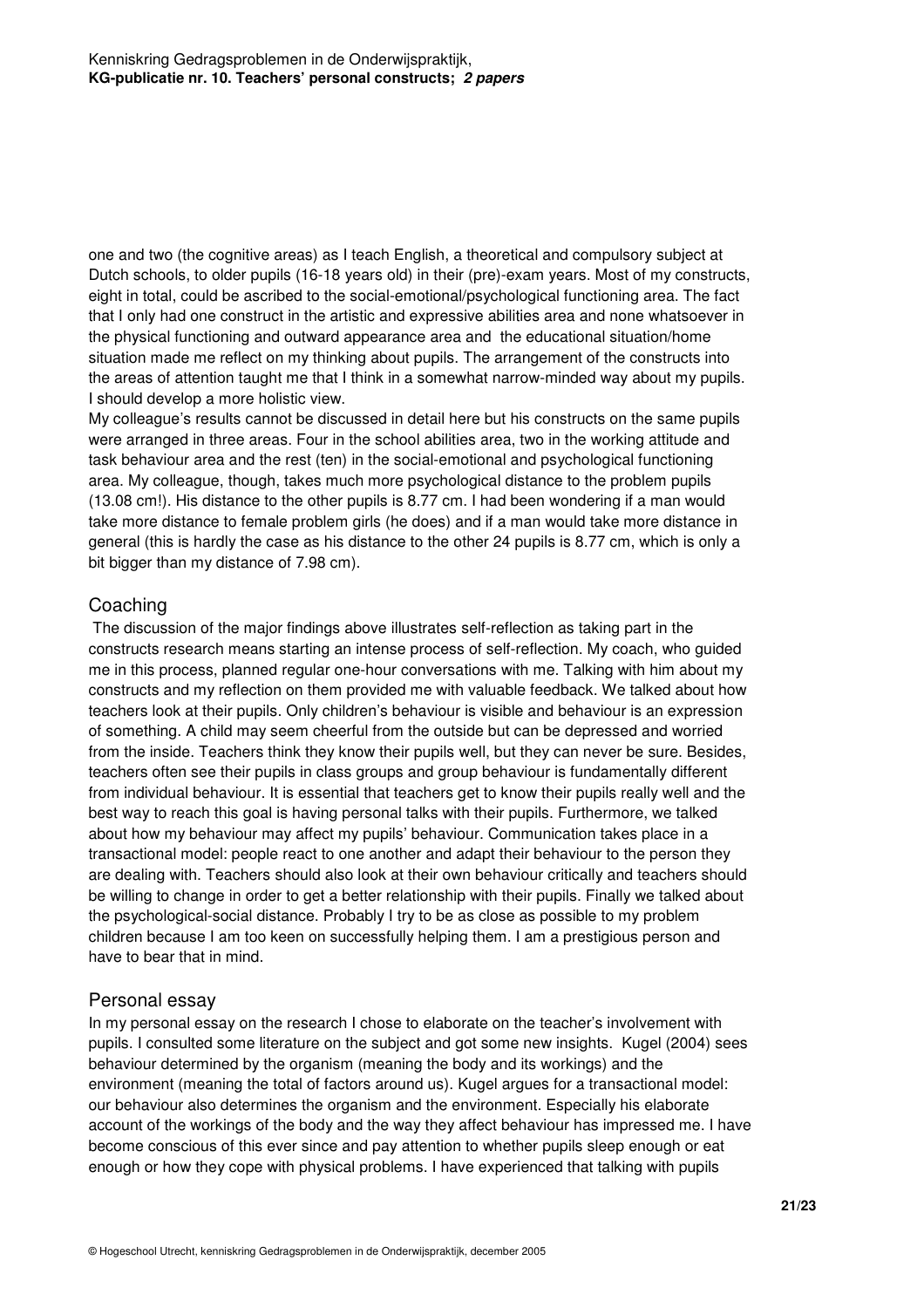about physical problems improves the relationship. It means getting close in the right way. Blase (1986) did some research on how teachers react to problem behaviour. A teachers' main emotions are annoyance, depression, fear, frustrations, feelings of guilt and even physical problems. Blase argues that problem behaviour is experienced in a negative way by the teacher and his irritation towards the pupil will aggravate the pupil's behaviour. Unfortunately, such an attitude is based on emotions and the ideas (constructs) a teacher has about his pupils. Van der Molen (1984) claims that teachers often struggle with an idealised view of pupils. Teachers want to achieve too much, have high ideals and a lot of self-criticism. This may cause a lot of tension. Blase and Van der Molen make me realise that I should not be ashamed that my problem pupils score lower on the positive constructs. However, they also make me aware of the fact that my own behaviour influences their behaviour and that a positive approach, based on positive thinking, will improve the relationship with my problem pupils. Besides, I should not try to achieve too much and have ideals that are too high.

### **Conclusion**

The constructs that were collected were based on intuitive thinking. Teachers have some basic ideas in our heads about our pupils and we act towards our pupils the way we think about them. Taking part in the research meant that I have become conscious of the constructs I have. Reflective thinking led me to the conclusion that my constructs show a limited pupil concept. I should think about pupils in a more professional, holistic way. Besides, I should take more psychological distance to problem pupils. As a future specialist on problem behaviour I shall use this knowledge myself and spread it at my school in intercommunicative sessions and in colleague counselling.